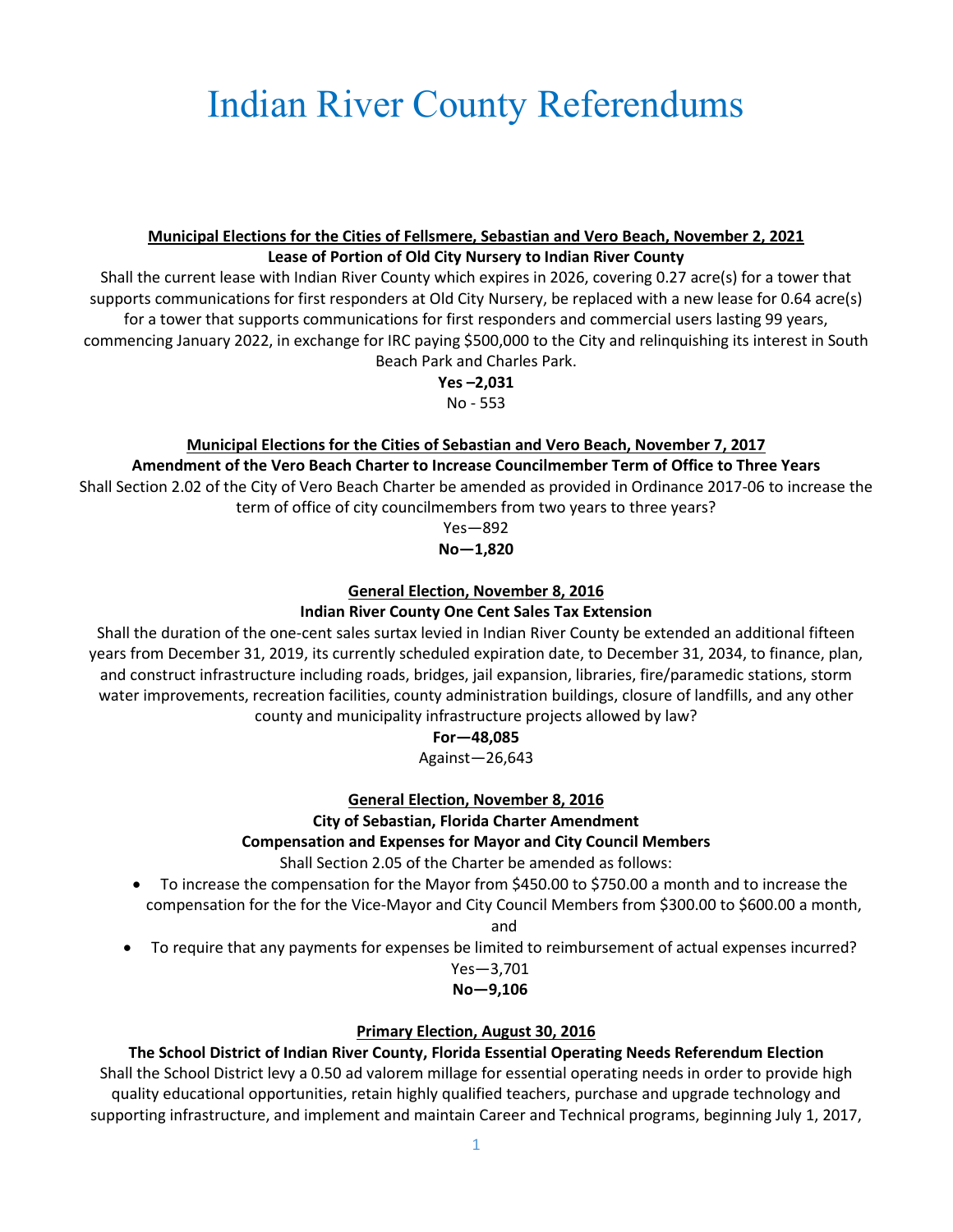and ending four fiscal years later, which will replace the existing voter approved 0.60 ad valorem millage that expires June 30, 2017, with annual reporting to the citizenry?

> **Yes—19,733** No—10,974

## **Presidential Preference Primary Election, March 15, 2016**

Should the Charter of the town of Indian River Shores be amended as provided in ordinance 523, to change the term of office of town

council members and election dates from March of odd numbered years to November of even numbered years to coincide with general election dates beginning in November 2016; to clarify the town manager provision; to amend financial procedures to remove competitive bidding WHICH IS OTHERWHISE COVERED IN PROCEDURAL ORDINANCES; AND TO CLARIFY AND UPDATE LANGUAGE IN VARIOUS SECTIONS?

> **Yes—1,516** No—499

## **General Election, November 4, 2014**

### **Amendment of City of Vero Beach Charter Section 5.05**

Shall City Charter Section 5.05 be amended as provided in Ordinance 2014-11 to add the following properties to limit their sale, lease, trade or gift, with listed exceptions, correct certain park names, and delete obsolete language.

Crestlawn Cemetery, Old City Nursery, Block Manor Park, Charles Park, Jacoby Park, Alex MacWilliam Boat Basin Park, Piece of Pie Park, Pine Terrace Park, Royal Palm Pointe Park, Van Busch Park, Lake Rose, Leisure Square, Michael Field.

> **Yes—4,293** No—1,228

### **General Elections, March 12, 2013**

### **City of Vero Beach Referendum on Sale and Disposition of Vero Beach Electric Utility**

Do you approve of the sale and disposition of the City of Vero Beach electric utility and substantially all of its assets for the purpose of exiting the electric utility business under terms substantially similar to the asset purchase and sale agreement between the City and Florida Power & Light Company?

### **Yes—2,339**

No—1,330

### **Primary Election, August 14, 2012**

## **The School District of Indian River County, Florida Essential Operating Needs Referendum Election**

Shall the School District 0.60 ad valorem millage be continued for essential operating needs such as teachers, instructional materials, and technology in order to provide all students with high quality educational opportunities beginning July 1, 2013, and ending four (4) fiscal years later on June 30, 2017, with annual reporting to the

citizenry?

**Yes—17,727** No—9,333

#### **Municipal General Election, November 8, 2011**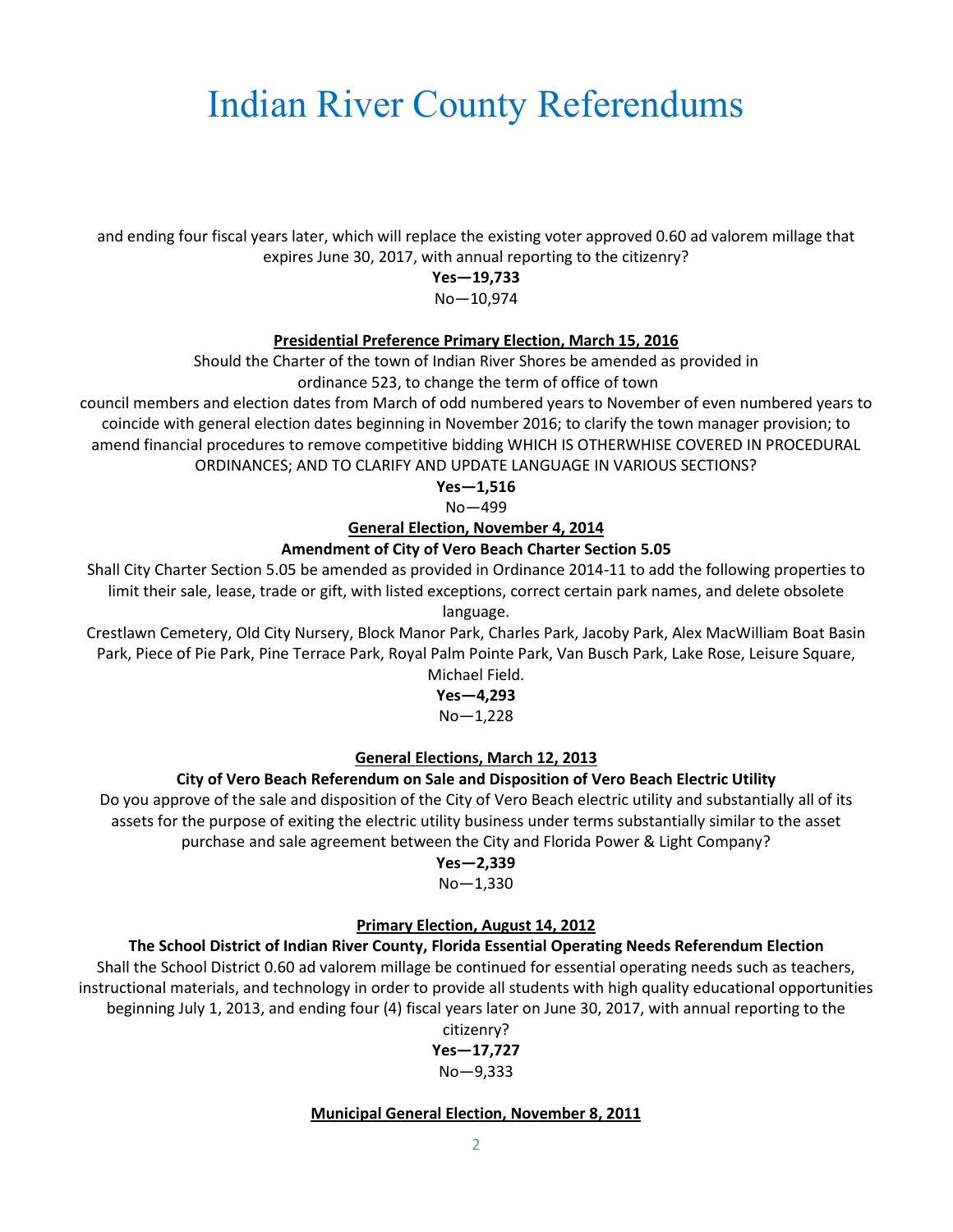## **City of Sebastian Question #1**

Conduct Elections in Even Numbered Years and Provide Four-Year Terms for City Council Members

Shall the City Charter be amended to provide that council members shall:

• Be elected in even numbered years instead of having elections every year; and

• Be elected to four year terms instead of two-year term; provided that, for purpose of transition, council members elected in 2011 shall serve until November 2014?

Yes—992

**No—1,613**

## **Municipal General Election, November 8, 2011**

## **City of Sebastian Question #2**

## Removal of Charter Officers

Shall Section 3.03 of the Charter be amended to provide that any charter officer may be removed from office with or without cause by a majority vote of the entire city council, without the presentation of written charges, suspension, notice to the charter officer, hearing and delay provided for the current Charter?

## Yes—894

## **No—1,668**

## **Municipal General Election, November 8, 2011**

## **City of Sebastian Question #3**

## Filling Vacancies on the City Council

Shall Section 2.08 of the Charter be amended to fill city council vacancies without calling special elections:

- If there is a scheduled citywide election within 6 months of the vacancy, the city council may appoint a replacement
- If there is no election within 6 months, the city council shall appoint a replacement within 45 days; and
	- Vacancies are created if there are fewer candidates than city council seats open for election?

## **Yes—1,549**

## No—1,003

## **Municipal General Election, November 8, 2011**

## **City of Sebastian Question #4**

## Election Arrangements

Since general state law and other provisions of the City Charter establish the manner in which elections are to be called and held, shall Section 4.07 of the Charter, which deals with the same subject, be repealed in its entirety?

## **Yes—1,474**

## No—1,001

## **Municipal General Election, November 8, 2011 City of Sebastian Question #5**

## City Council Investigations and Order

Since the Charter prohibits the city council from giving orders to any employee other than a charter officer, shall Section 2.11 of the Charter be amended to delete references to penalties for failing or refusing to follow orders from the city council?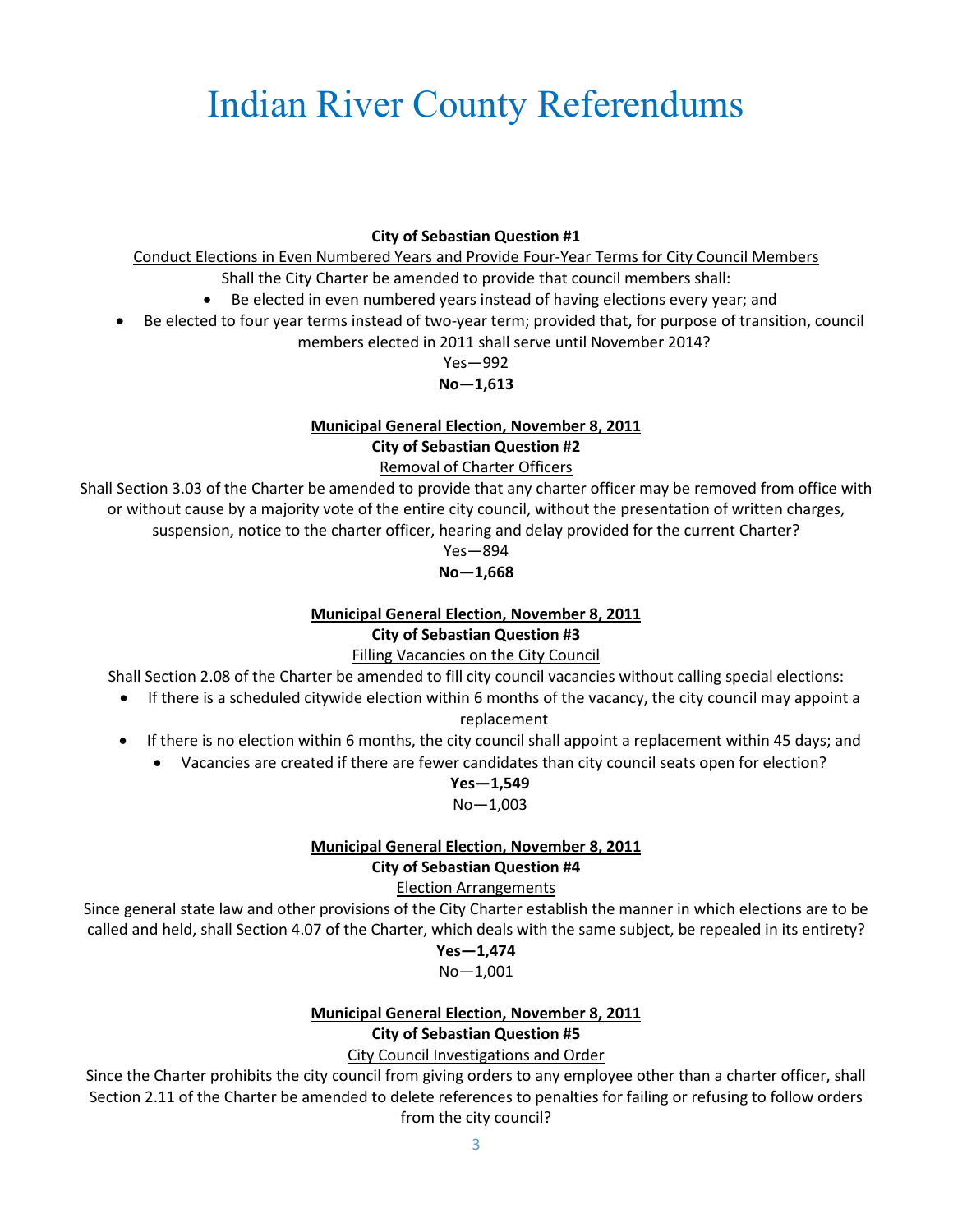**Yes—1,392** No—1,001

## **Municipal General Election, November 8, 2011**

**City of Sebastian Question #6**

Commencement of Council Member Term

In order to provide the city with additional time to receive election results from the Supervisor of Elections, shall Sections 2.04, 2.06, and 4.08 of the City Charter be amended to provide that newly elected council members be sworn in at the first regular meeting of the council following certification of the election results?

**Yes—2,095**

No—433

## **Municipal General Election, November 8, 2011**

**City of Sebastian Question #7**

Judge of Qualifications for Office and The Conduct of Candidates

Shall Sections 2.09 and 4.13 of the Charter be amended to provide that the Florida Division of Elections, the Florida Elections Commission or the courts shall determine issues relating to the qualifications and election of city council members, rather than assigning these responsibilities to the city council?

> **Yes—1,685** No—811

## **Municipal General Election, November 8, 2011**

City of Sebastian Question #8 Delete References to Poor Houses, Dairies & Slaughter Houses Shall Section 1.02 of the City Charter be amended to delete the inferences to "poor houses", "dairies" and "slaughter houses" listed in that Section?

## **Yes—1,716**

No—776

## **Municipal General Election, November 8, 2011 Referendum on Lease of City Power Plant Site**

Do you approve of the lease of the City of Vero Beach power plant site north of the 17<sup>th</sup> Street Bridge, west of the Indian River, and east of Indian River Boulevard, with the City retaining ownership of the land, for the purpose of selling the City electric utility if the City Council finds that such sale is beneficial to the citizens of Vero Beach?

## **Yes—2,074**

No—1,075

**General Election, November 2, 2010 Nonbinding Statewide Advisory Referendum Balancing the Federal Budget** A Nonbinding Referendum Calling for an Amendment to the United States Constitution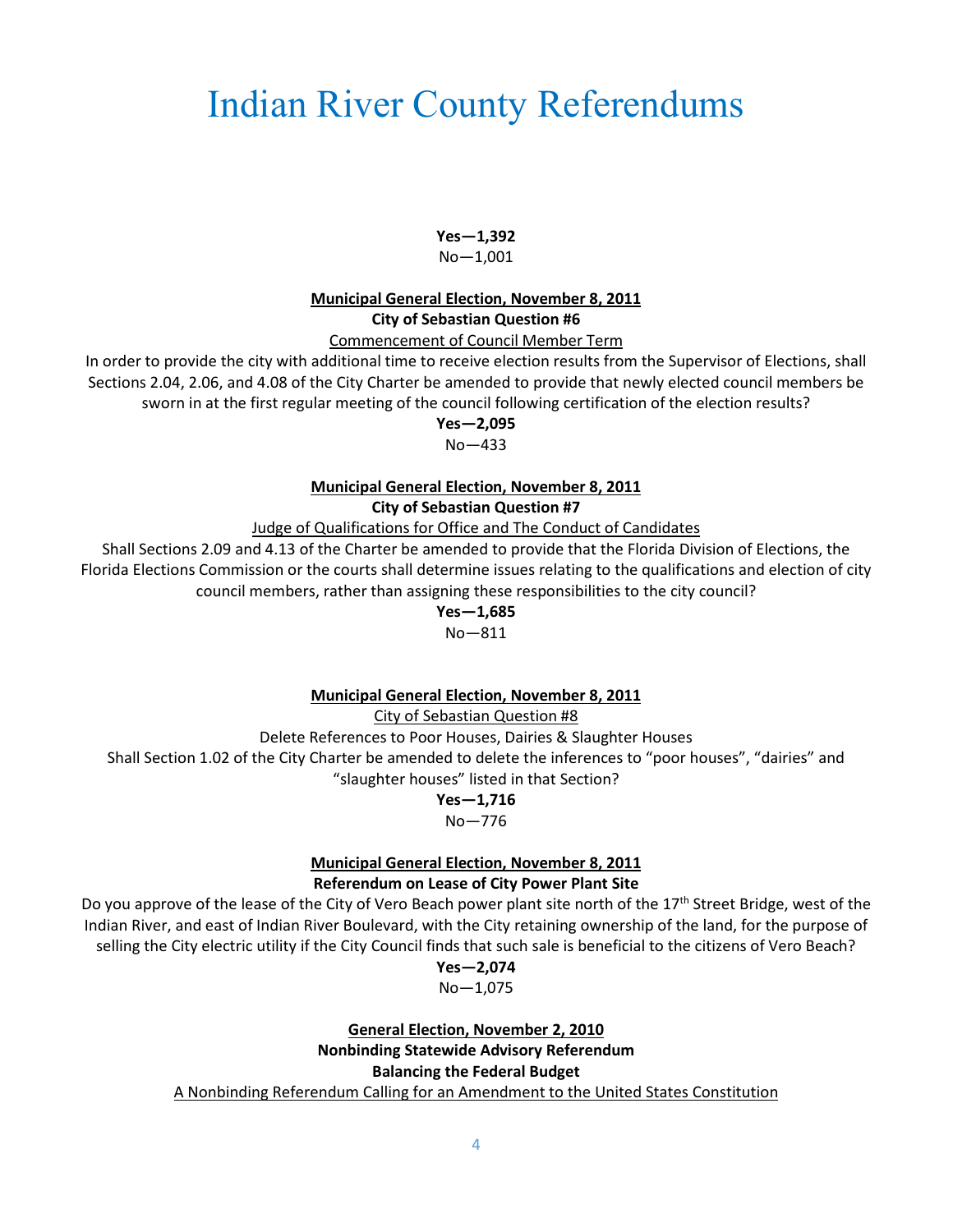In order to stop the uncontrolled growth of our national debt and prevent excessive borrowing by the Federal Government, which threatens our economy and national security, should the United States Constitution be amended to require a balanced federal budget without raising taxes?

**Yes—32,909**

No—10,672

## **General Election, November 2, 2010**

## **Economic Development AD Valorem Tax Exemptions**

Shall the board of county commissioners of this county be authorized to grant, pursuant to s. 3, Article VII of the State Constitution, property tax exemptions to new businesses and expansions of existing businesses?

**For—26,364**

Against—16,871

## **General Election, November 2, 2010**

## **Referendum Continuing for Two Years 0.25 Mill Levy for Critical Needs of the School District**

Shall the 0.25 mill currently levied in the School District of Indian River County for CRITICAL OPERATING NEEDS be continued for the 2011-2012 and 2012-2013 fiscal years, in support of direct classroom expenditures?

## **Yes—25,978**

No—17,137

## **General Election, November 2, 2010**

## **Economic Development Ad Valorem Tax Exemptions (City of Fellsmere)**

Shall the City Council of the City of Fellsmere be authorized to grant, pursuant to Section 3, Article VII of the State Constitution, property tax exemptions to new businesses that create jobs and expansions of existing businesses that create new jobs?

**For—170** 

Against—70

## **General Election, November 2, 2010**

## **Economic Development Ad Valorem Tax Exemptions (City of Vero Beach)**

Shall the City Council of the City of Vero Beach be authorized to grant, pursuant to Section 3, Article VII of the State Constitution, property tax exemptions to new businesses that create jobs and expansions of existing businesses that create new jobs?

**For—3,460**

Against—1,762

### **Municipal General Election, March 13, 2007**

## **City of Vero Beach**

Shall the properties which the City power plant and the City wastewater treatment plant are located on be added to Section 5.05 of the City Charter so that these properties must be held for public or civic use unless approved otherwise by the voters of the City?

$$
Yes\mathord{-}1,\!509
$$

No—242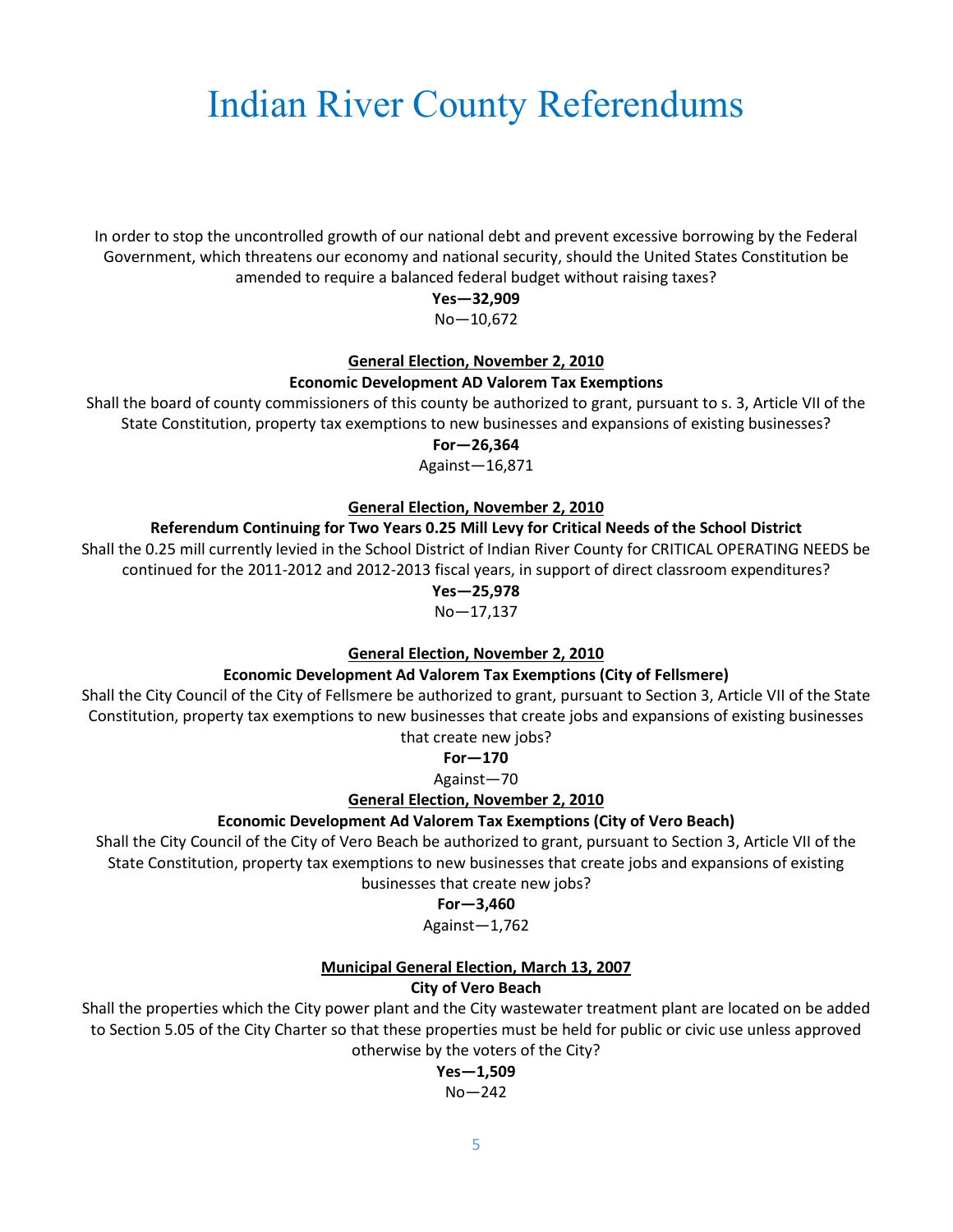## **Municipal General Election, March 13, 2007**

## **Town of Indian River Shores**

Should the charter of the Town of Indian River Shores be amended as provided in Ordinance 487, primarily clarifying and updating language?

**Yes—320** 

 $No - 24$ 

## **General Election, November 7, 2006**

**Proposed Non-Binding Referendum**

Do you favor the adoption of a special act for Indian River County by the Florida Legislature to require voter approval of any amendment to the Indian River County Comprehensive Plan which expands the urban service area boundary?

**Yes—28,797**

No—11,635

## **Municipal General Election, March 14, 2006**

## **Referendum A**

Shall the Charter of the City of Vero Beach be amended to provide for a requirement of a minimum of one year of residency in the City as of the qualifying deadline for eligibility to be a member of the City Council?

**Yes—2,530**

No—230

## **Municipal General Election, March 14, 2006**

## **Referendum B**

Shall the Charter of the City of Vero Beach add emergency management authority to the powers and duties of the City Manager?

**Yes—2,093** No—625

## **Municipal General Election, March 14, 2006 Referendum C**

Shall the Vero Beach Charter be amended to change the councilmember compensation set in 1982 as follows: a) Combine the non-mayor councilmembers' monthly salary of \$400.00 with the monthly car allowance of

\$435.00 with an increase of \$65.00 for a total of \$900.00 per month; and

b) Combine the mayor's monthly salary of \$500.00 with the mayor's monthly car allowance of \$495.00 with an increase of \$130.00 for a total of \$1,125.00 per month?

## **Yes—1,527** No—1,226

## **Municipal General Election, March 14, 2006 Referendum D**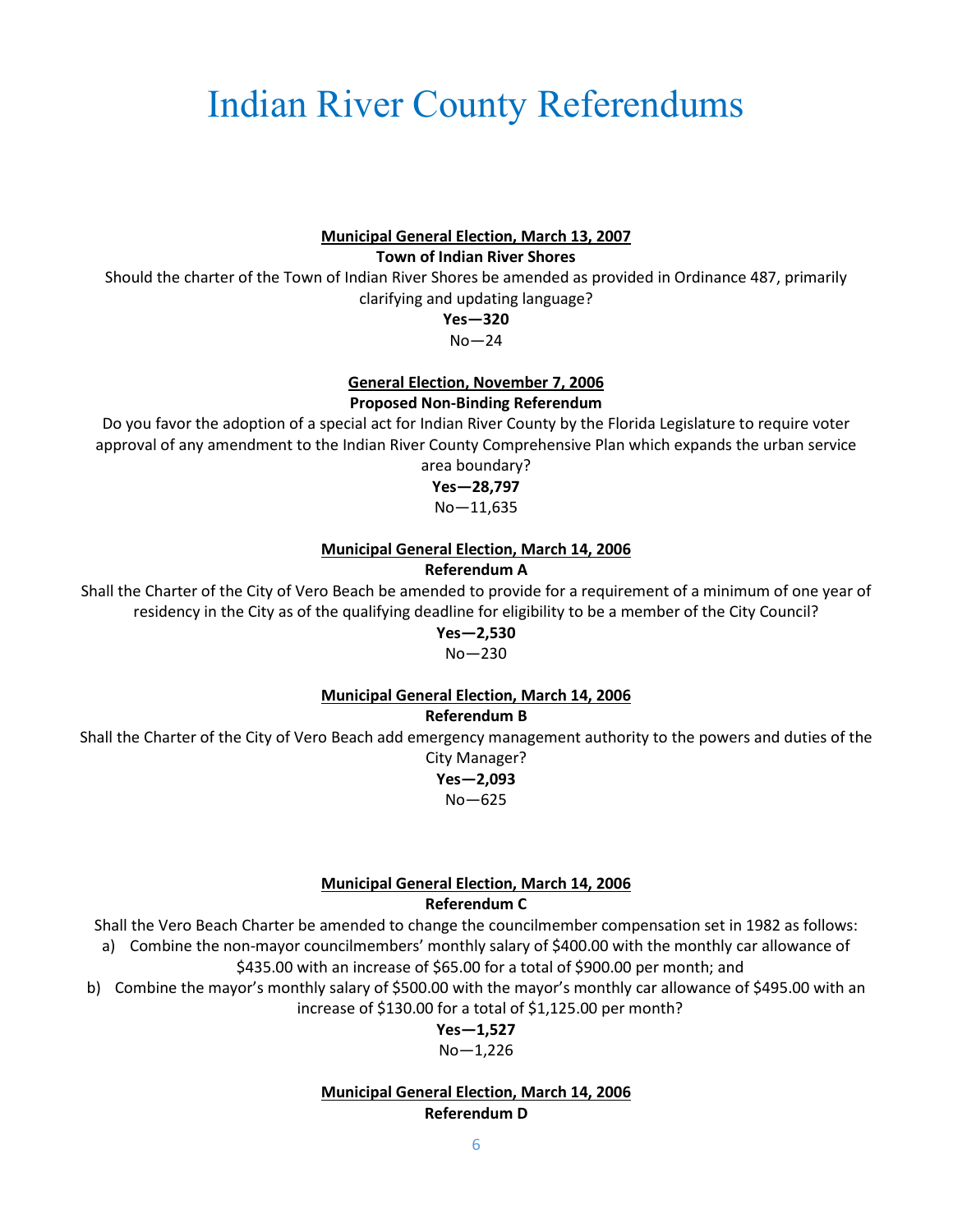Shall the Charter of the City of Vero Beach be amended to allow settling City Council Salary, compensation, allowance or expense reimbursement only as authorized by statue, ordinance or resolution instead of by voter

referendum? Yes—975

## **No—1,750**

## **Municipal General Election, March 14, 2006**

Amending Section 1.02 (11) concerning eminent domain power. Shall the City of Sebastian amend the City Charter to add the following provision? "The City shall not use the power of eminent domain for a project having the purpose of transferring rights in the properties acquired to a private party in pursuit of economic development."

**Yes—2,499**

No—334

## **General Election, November 2, 2004**

## **Indian River County Bond Referendum Election**

Water resources protection, environmentally significant lands, open space and wildlife habitat preservation To acquire and preserve land to protect water resources, drinking water sources, environmentally significant lands, historic sites, agricultural lands, open spaces, and/or wildlife habitat, shall Indian River County be authorized to issue general obligation bonds with maturities not exceeding 15 years at interest rates not exceeding the legal maximum in an amount not exceeding \$50 million payable from ad valorem taxes not exceeding ½ mill, with project spending subject to annual independent audit?

## **For Bonds—37,946**

Against Bonds—18,272

## **General Election, November 2, 2004 City of Sebastian Non-Binding Referendum**

If land next to the City is designated for development, should the City annex it?

Yes—4,238 **No—4,856**

**General Election, November 2, 2004 Town of Indian River Shores**

Shall the Charter of the Town of Indian River Shores be amended to read as follows:

Regular elections for the office of town of council member shall be held on the second Tuesday in March. Each candidate for town council member shall run town-wide. The candidates receiving a plurality of the votes cast that particular office shall be elected. All candidates who qualify shall have their names printed on the official ballot in order determined by lot conducted by the Town Clerk.

**Yes—2,473**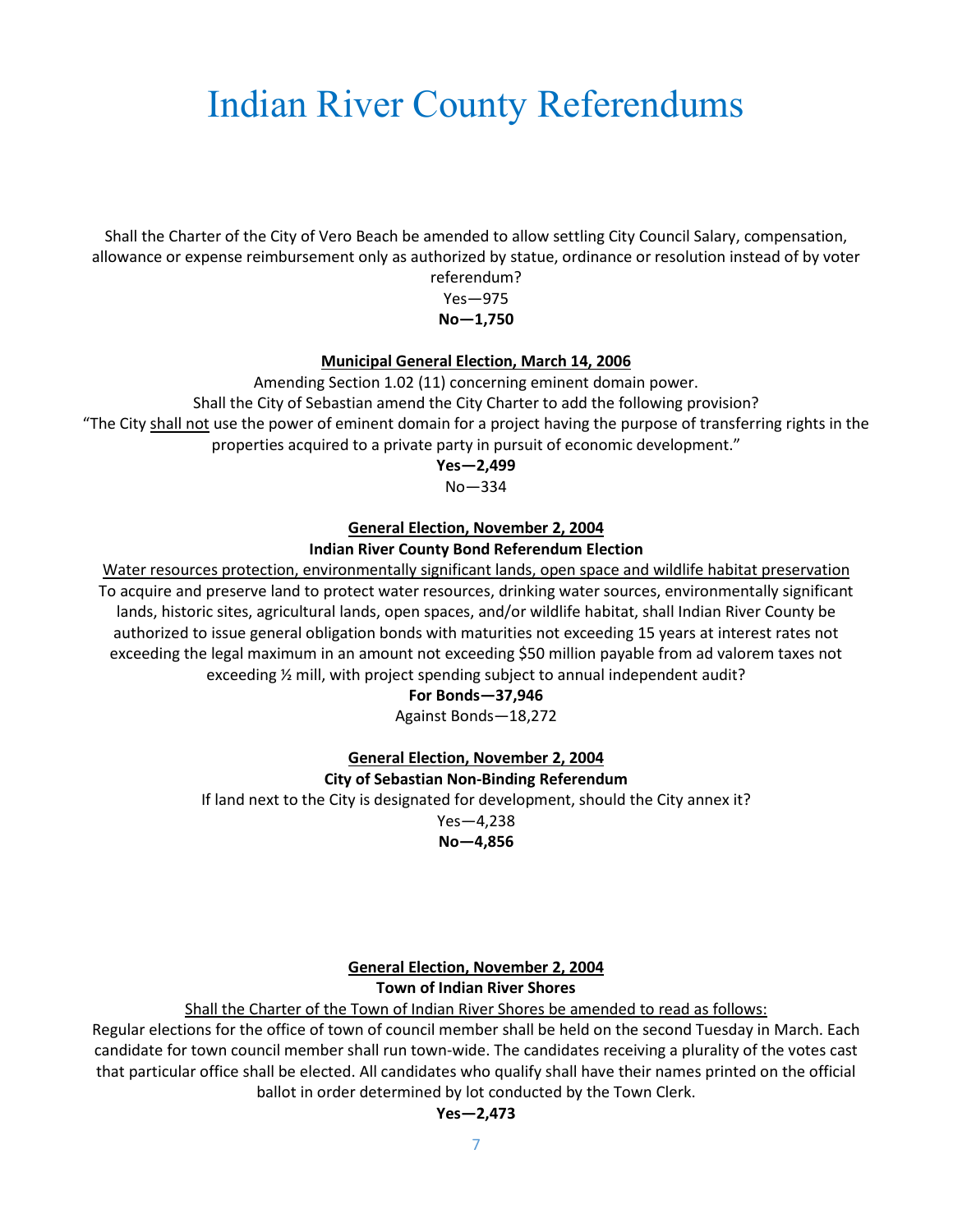## No—177

## **Democratic Presidential Preference Primary and Municipal General Elections, March 9, 2004 Referendum No. 1** Shall the City of Fellsmere revise the City Charter, effective as of March, 2005, to change its form of government from a strong mayor to city manager? **Yes—150**   $No - 52$

## **Democratic Presidential Preference Primary and Municipal General Elections, March 9, 2004 Referendum No. 2**

Shall the City of Fellsmere amend the City Charter effective as of March 17, 2005, to delete unnecessary provisions governing the adoption and repeal of emergency ordinances?

**Yes—157** 

No—47

## **Democratic Presidential Preference Primary and Municipal General Elections, March 9, 2004 Referendum No. 3**

Shall the City of Fellsmere amend the City Charter, effective as of March 17, 2005, to delete obsolete provisions regarding the adoption of standard codes of technical regulations by reference thereto?

## **Yes—147**

No—52

## **Democratic Presidential Preference Primary and Municipal General Elections, March 9, 2004 Referendum No. 4**

Shall the City of Fellsmere amend the City Charter, effective as of March 17, 2005, to delete unnecessary provisions governing the appointment and duties of the City Clerk?

## **Yes—164**

No—42

## **Democratic Presidential Preference Primary and Municipal General Elections, March 9, 2004 Referendum No. 5**

Shall the City of Fellsmere amend the City Charter, effective as of March 17, 2005, to add new sections designating the City Manager, City Clerk and City Attorney as Charter officers and providing for their appointment, removal, duties and powers?

> **Yes—156**  No—46

## **Democratic Presidential Preference Primary and Municipal General Elections, March 9, 2004 Referendum No. 6**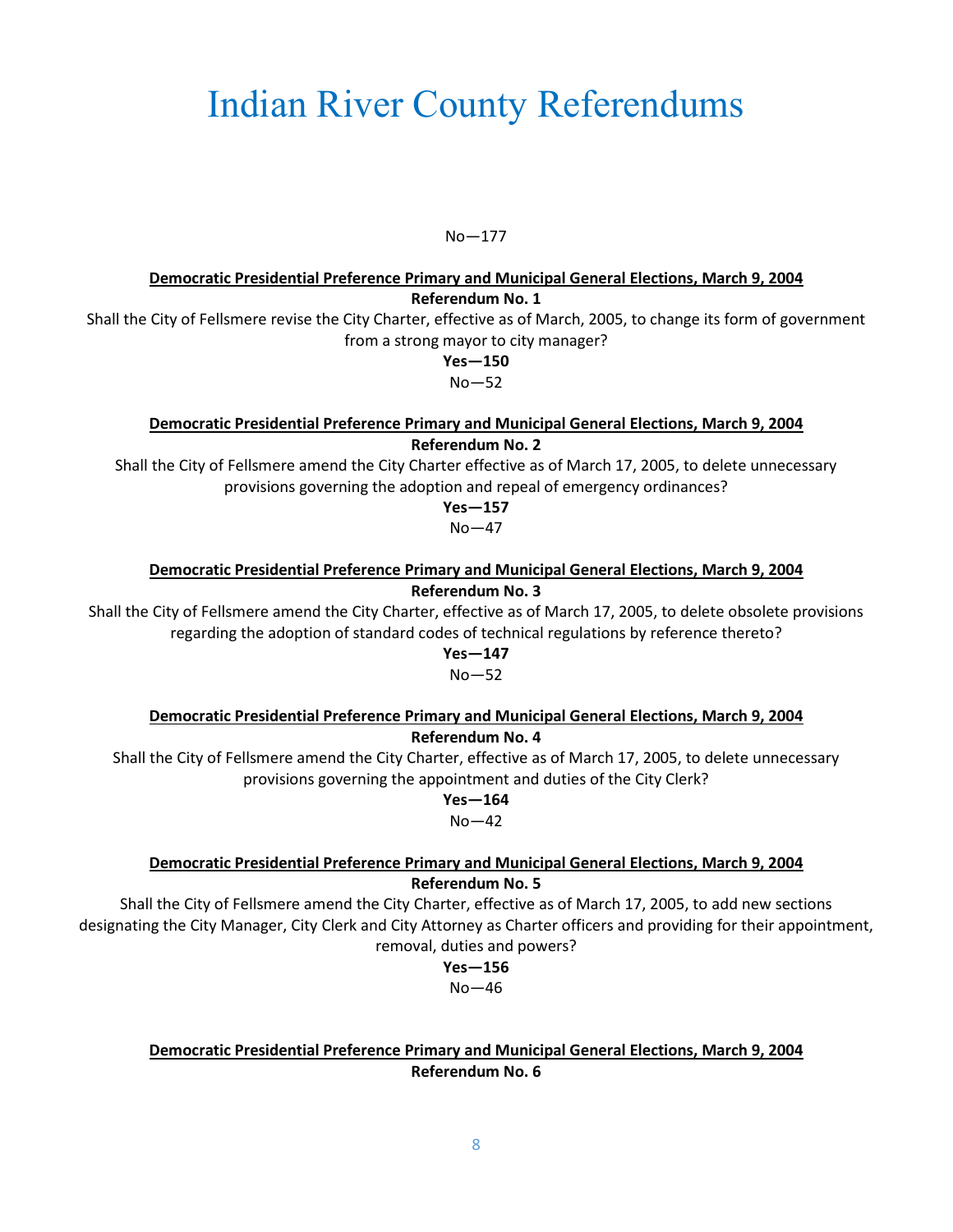Shall the City of Fellsmere amend the City Charter, effective as of March 17, 2005, to delete unnecessary provisions relating to the Police Department and Chief of Police that are provided for in other regulations and

> laws? **Yes—159**   $No-42$

## **Democratic Presidential Preference Primary and Municipal General Elections, March 9, 2004 Referendum No. 7**

Shall the City of Fellsmere amend the City Charter, effective as of March 17, 2005, to provide for the requirements to be the City Attorney, the duties of the City Attorney and the authority of the City Council to retain additional counsel when necessary?

**Yes—160**  No—39

## **Democratic Presidential Preference Primary and Municipal General Elections, March 9, 2004 Referendum No. 8**

Shall the City of Fellsmere amend the City Charter, effective as of March 17, 2005, to provide for changes in the method of calling and handling elections in order to be consistent with State law and the way elections are now being conducted?

## **Yes—168**

No—34

## **Special Primary and Municipal General Elections, March 11, 2003**

**City of Sebastian**

Shall Ordinance O-02-17, requiring that all improved property in the City uniformly receive, and be assessed/charged for, solid waste collection service, go into effect?

Yes—628

## **No—2,459**

## **Special Primary and Municipal General Elections, March 11, 2003**

**City of Vero Beach**

## Referendum A

Shall the Charter of the City of Vero Beach be amended to change the term for City Councilmembers from two years to three years?

> Yes—668 **No—1,658**

## **Special Primary and Municipal General Elections, March 11, 2003 City of Vero Beach**

## Referendum B

Shall the Charter of the City of Vero Beach, which presently provides that vacant council seats be filled by appointment by the City Council, be amended to give the Council the option of leaving the seat unfilled fi the seat becomes vacant less than six months before the next regular election for City Council?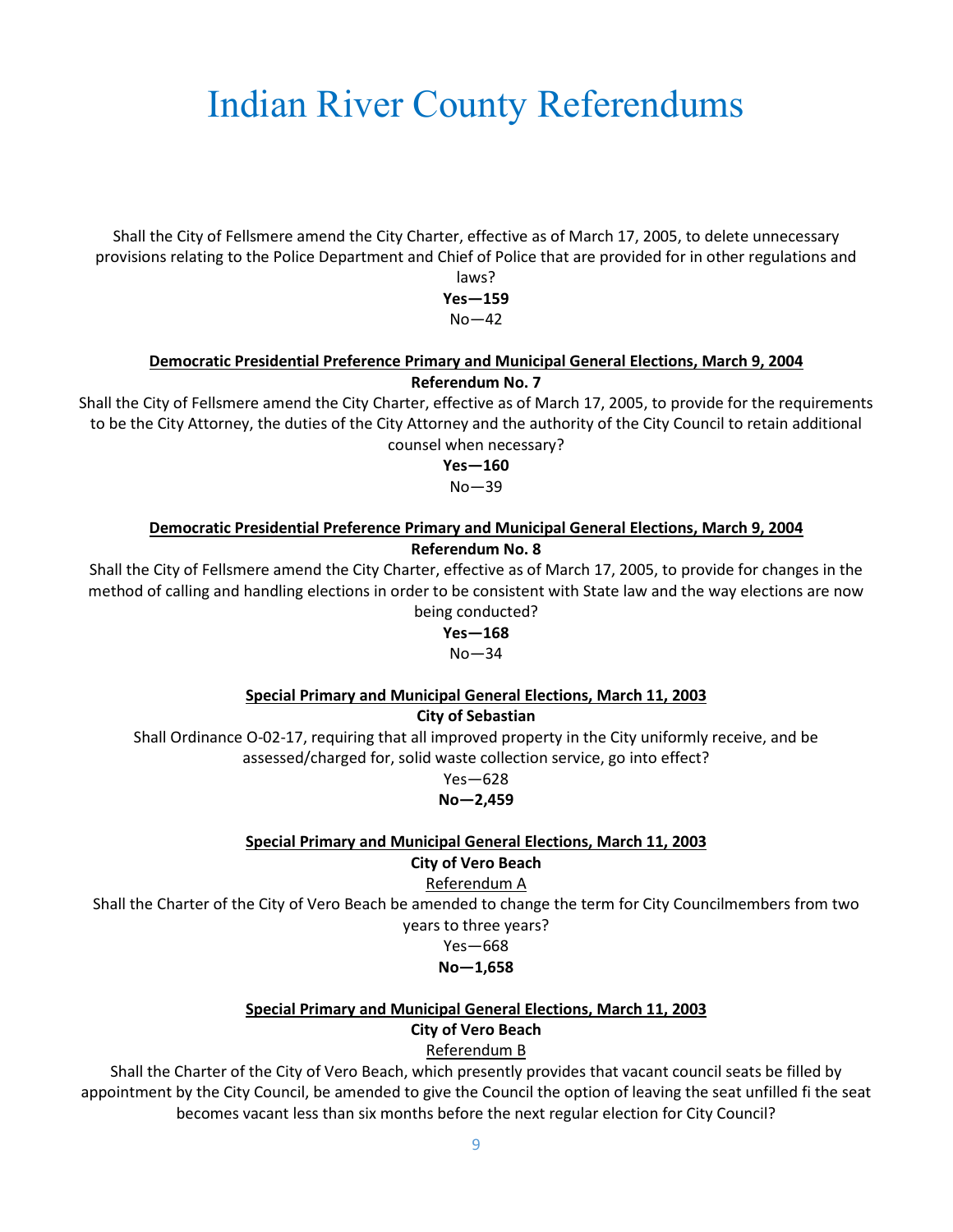## **Yes—1,690**

No—618

**Special Primary and Municipal General Elections, March 11, 2003**

**City of Vero Beach**

## Referendum C

Shall the Charter of the City of Vero Beach be amended to increase the required notice for special call City Council meetings from twelve hours to twenty-four hours, if practicable?

## **Yes—1,994**

No—321

## **Special Primary and Municipal General Elections, March 11, 2003**

**City of Vero Beach**

## Referendum D

Shall the Charter of the City of Vero Beach be amended to change all references to 'Councilman' or 'Councilmen' or 'Councilmembers,' as appropriate?

## **Yes—1,723**

No—592

## **Special Primary and Municipal General Elections, March 11, 2003**

## **City of Vero Beach**

## Referendum E

Shall the Charter of the City of Vero Beach be amended to delete obsolete and unnecessary words that create a conflict with the established procedure for Councilmembers serving as major, which would clarify that Councilmembers continue to hold office until their successors take office?

#### **Yes—1,956** No—324

## **General Elections, November 5, 2002 County Referendum**

## One-Cent Sales Tax Extension

Shall the duration of the one-cent sales surtax levied in Indian River County be extended an additional fifteen years and seven months from May 31, 2004, its currently scheduled expiration date, to December 31, 2019, to finance, plan, and construct infrastructure including roads, bridges, jail expansion, libraries, fire/paramedic stations, county administration buildings, closure of landfills, and any other county and municipal infrastructure projects allowed by law?

## **For—28,190**

## Against—14,831

## **General Elections, November 5, 2002**

## **City of Vero Beach**

Referendum

Shall a one-time exception to the building height limitation of 50 feet be allowed for the construction of a church steeple at 2365 Pine Avenue up to one hundred eight (108) feet?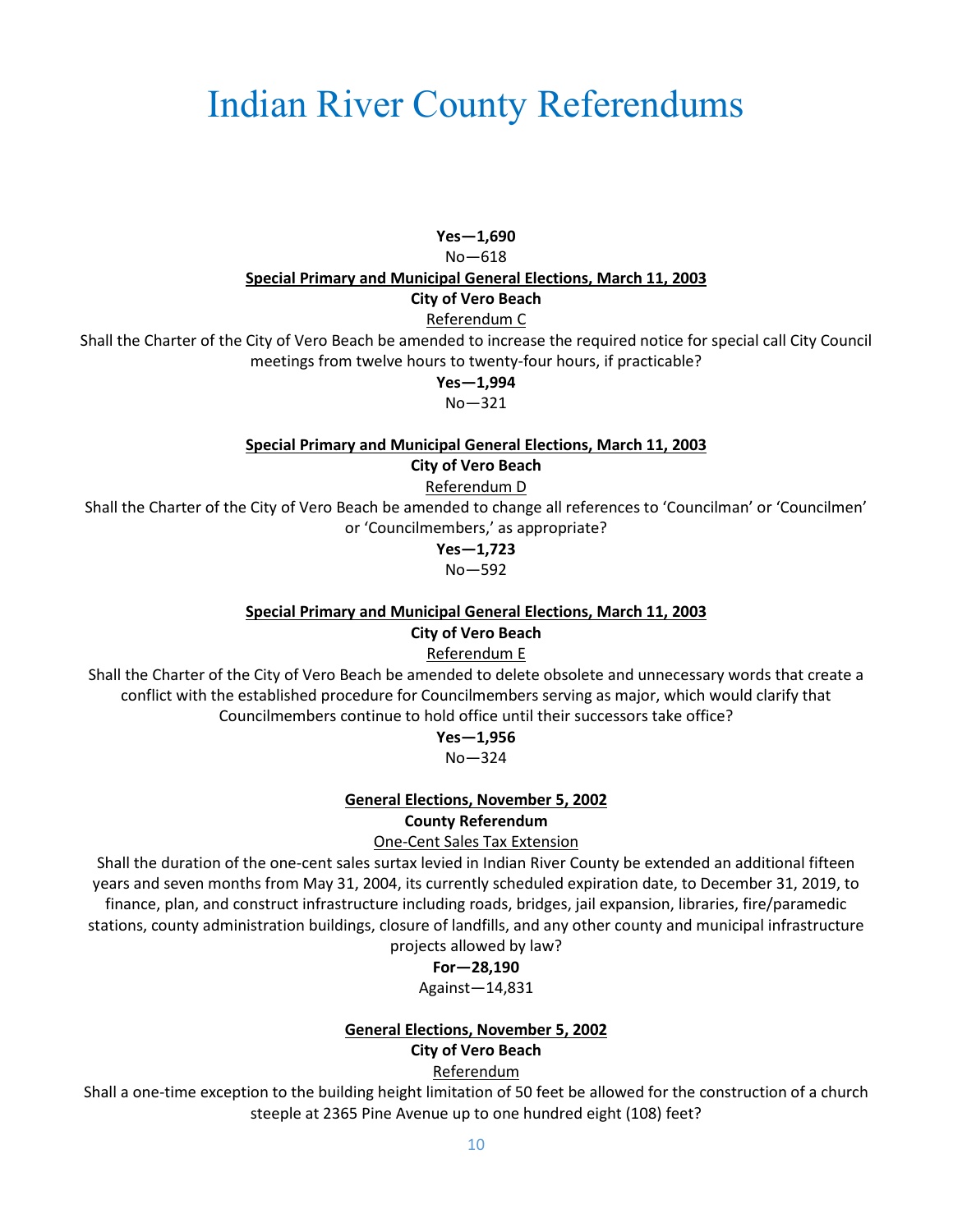Yes—2,538 **No—3,921**

**General Election, November 7, 2000 Circuit Court Judge Referendum**

Local Option for Selection of Circuit Judges

Shall the method of selecting circuit court judges in the nineteenth judicial circuit be changed from election by vote of the people to selection by the judicial nominating commission and appointment by the Governor with subsequent terms determined by a retention vote of the people?

> Yes—15,666 **No—28,553**

## **General Election, November 7, 2000 County Court Judge Referendum**

Local Option for Selection of County Judges

Shall the method of selecting county court judges in Indian River County be changed from election by vote of the people to selection by the judicial nominating commission and appointment by the Governor with subsequent terms determined by a retention vote of the people?

Yes—13,959

## **No—30,006**

## **Presidential Preference Primary Election, March 14, 2000**

#### **City of Sebastian Referendum**

Shall the City of Sebastian amend the City Charter to lengthen the limit on terms airport leases from 20 to 30

years?

### **Yes—1,455** No—1,108

## **Presidential Preference Primary Election, March 14, 2000**

### **City of Sebastian Referendum**

Shall the City of Sebastian amend the City Charter to remove the special status given nonconforming uses

annexed into the city?

## Yes—1,182

## **No—1,260**

## **Presidential Preference Primary Election, March 14, 2000**

### **City of Sebastian Referendum**

Shall the City of Sebastian amend the City Charter to change council terms from two to four years?

Yes—712

$$
No-1,864
$$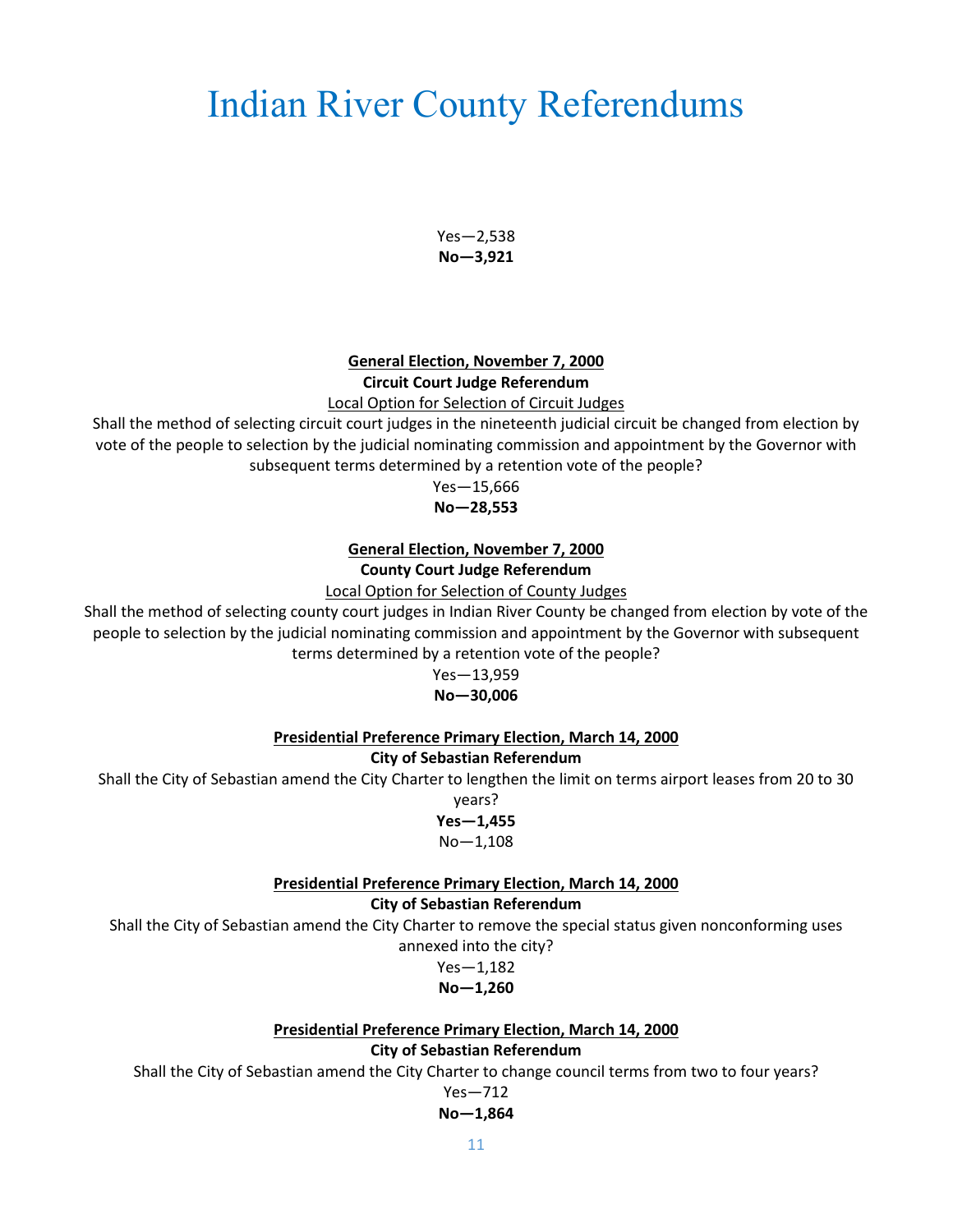## **Presidential Preference Primary Election, March 14, 2000**

### **City of Sebastian Referendum**

Shall the City of Sebastian amend the City Charter to increase the salaries for the mayor by \$50 a month, and the vice-mayor and other members of council by \$50 and \$150 respectively?

### **Yes—1,405**

No—1,165

**Presidential Preference Primary Election, March 14, 2000 City of Sebastian Referendum**

Shall the City of Sebastian amend the City Charter to clarify that the mayor signs legislative documents and city manager signs contracts and other business documents?

**Yes—1,990**

No—538

## **Presidential Preference Primary Election, March 14, 2000**

## **City of Sebastian Referendum**

Shall the City of Sebastian amend the City Charter to require that council vacancies of greater than six months be filled by special election rather than appointment?

#### **Yes—2,015**

### No—542

### **Presidential Preference Primary Election, March 14, 2000**

### **City of Sebastian Referendum**

Shall the City of Sebastian amend the City Charter to provide procedures to be followed when removal of council members is under consideration?

## **Yes—1,889**

## No—612

## **Presidential Preference Primary Election, March 14, 2000**

### **City of Sebastian Referendum**

Shall the City of Sebastian amend the City Charter to give all council members equal authority to call special

meetings of council?

## **Yes—1,869**

### No—659

## **Presidential Preference Primary Election, March 14, 2000**

### **City of Sebastian Referendum**

Shall the City of Sebastian amend the City Charter to allow standing committees to be governed by ordinance as well as resolution?

**Yes—1,946**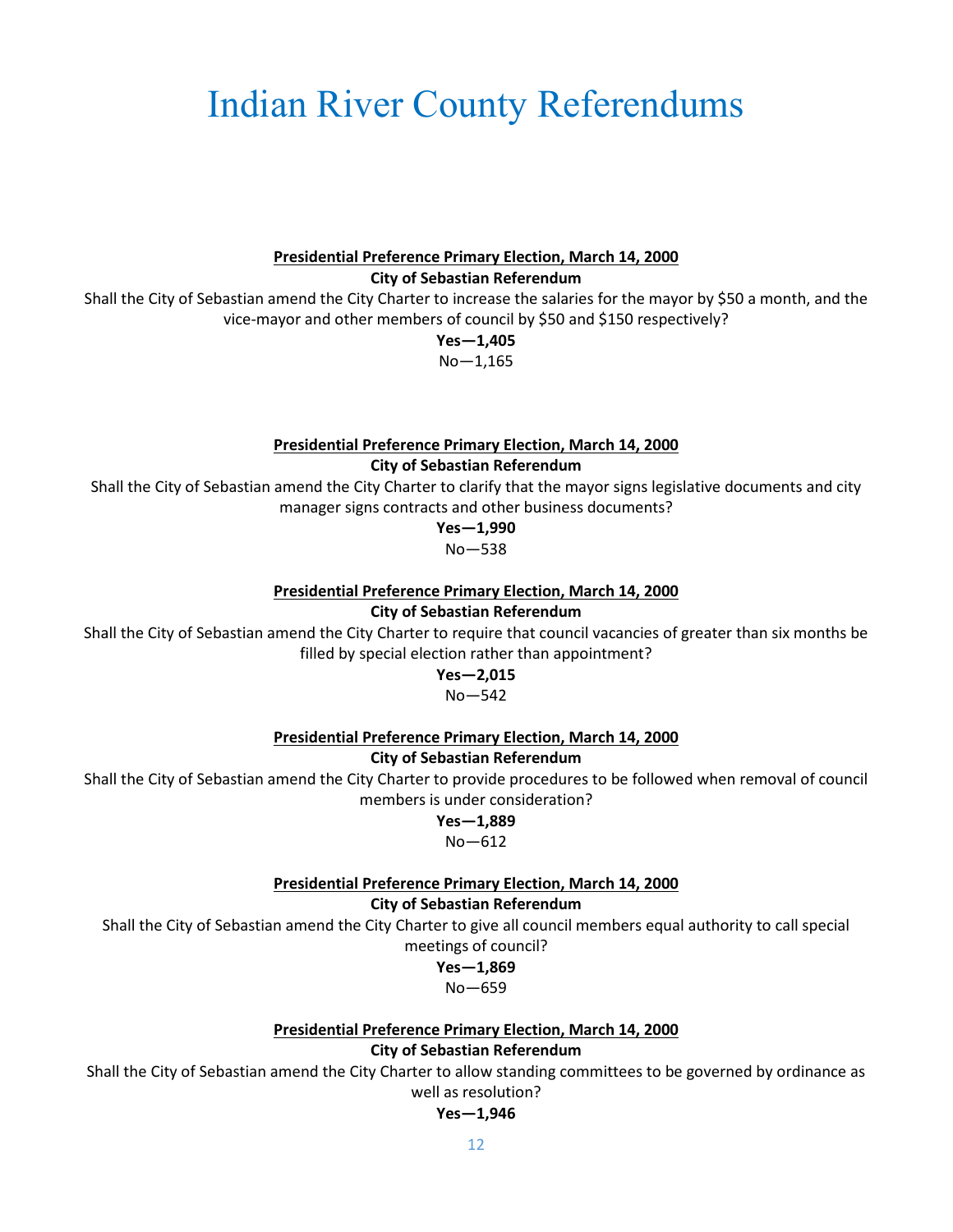No—501

## **Presidential Preference Primary Election, March 14, 2000 City of Sebastian Referendum**

Shall the City of Sebastian amend the City Charter to provide for removal of charter officers without cause if such removal is allowed under the terms of the officer's employment contract?

**Yes—1,282**

No—1,162

### **Presidential Preference Primary Election, March 14, 2000 City of Sebastian Referendum**

Shall the City of Sebastian amend the City Charter to set standards to be considered by council in a vote to charge a charter officers with cause for removal?

**Yes—1,946**

No—484

### **Presidential Preference Primary Election, March 14, 2000 City of Sebastian Referendum**

Shall the City of Sebastian amend the City Charter to designate that the budget and millage rate be adopted by

### resolution? **Yes—1,800** No—635

**Presidential Preference Primary Election, March 14, 2000**

## **City of Sebastian Referendum**

Shall the City of Sebastian amend the City Charter to provide that election filing fees shall be set by law instead of by council resolution?

**Yes—2,097**

No—379

## **Presidential Preference Primary Election, March 14, 2000**

## **City of Sebastian Referendum**

Shall the City of Sebastian amend the City Charter to designate the city attorney as a member of the canvassing

board?

**Yes—1,546** No—867

## **Presidential Preference Primary Election, March 14, 2000**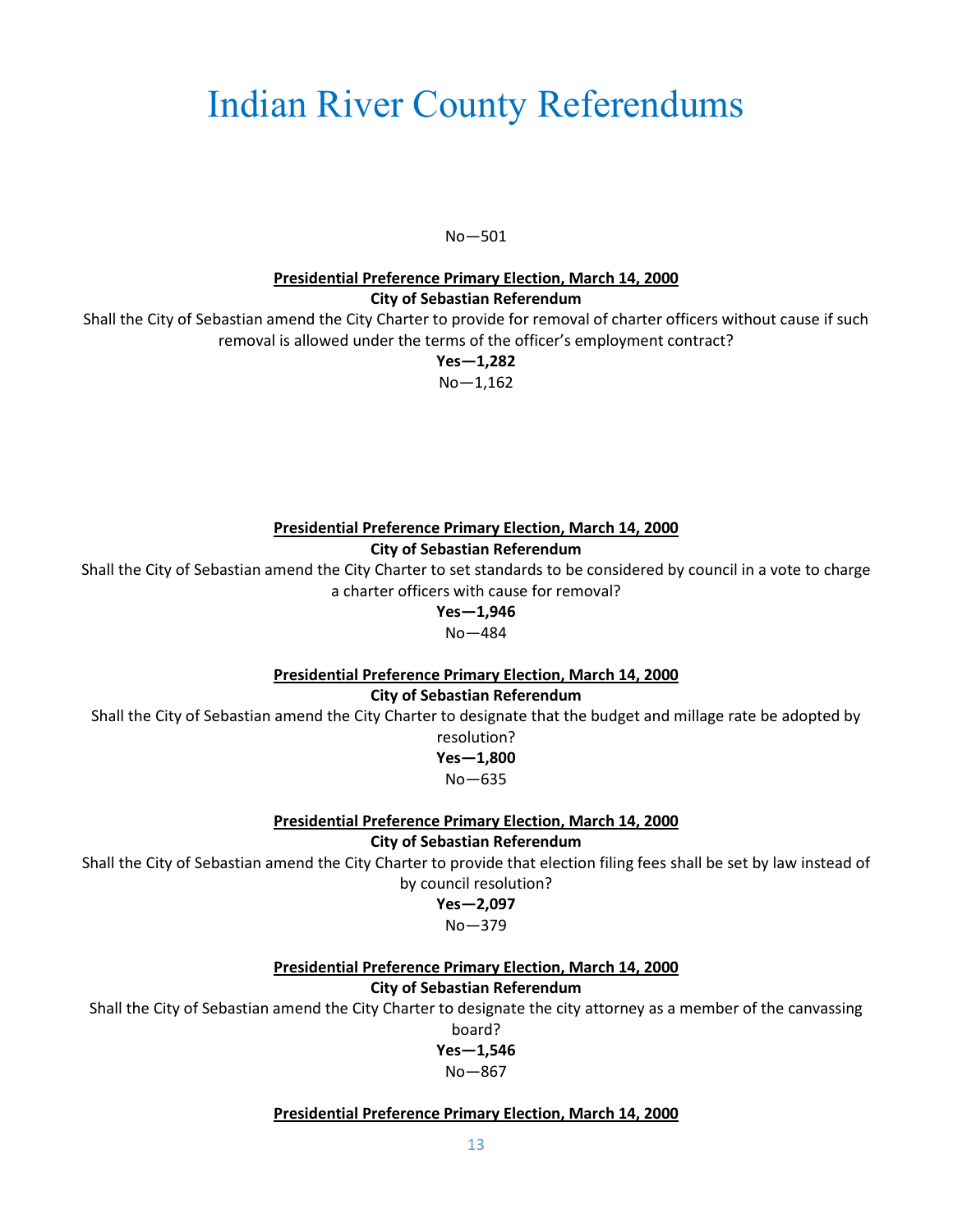### **City of Sebastian Referendum**

Shall the City of Sebastian amend the City Charter to require a run-off election to decide ties for council elections instead of drawing lots?

**Yes—2,133**

No—379

## **Presidential Preference Primary Election, March 14, 2000**

## **City of Sebastian Referendum**

Shall the City of Sebastian amend the City Charter to make a violation of state election code a basis for disqualification and providing procedures for such action?

**Yes—1,824**

No—605

## **Presidential Preference Primary Election, March 14, 2000 City of Sebastian Referendum**

Shall the City of Sebastian amend the City Charter to provide that remaining charter officers, rather than mayor or police chief, succeed city clerk as the official responsible for appointing interim government when no functioning

council exists?

**Yes—1,758** 

No—688

## **Presidential Preference Primary Election, March 14, 2000**

## **City of Sebastian Referendum**

Shall the City of Sebastian amend the City Charter to delete obsolete provisions governing the transition to the existing charter from a previous charter?

## **Yes—1,996**

No—445

## **Presidential Preference Primary Election, March 14, 2000**

## **Town of Orchid Referendum No. 1**

Should Article II, Section 2.08 (a) of the Charter of the Town of Orchid be amended to provide that the Town Council shall not be required to meet in July or August of any year if a majority of its members so decide?

## **Yes—24**

 $No-4$ 

**Presidential Preference Primary Election, March 14, 2000 Town of Orchid Referendum No. 2**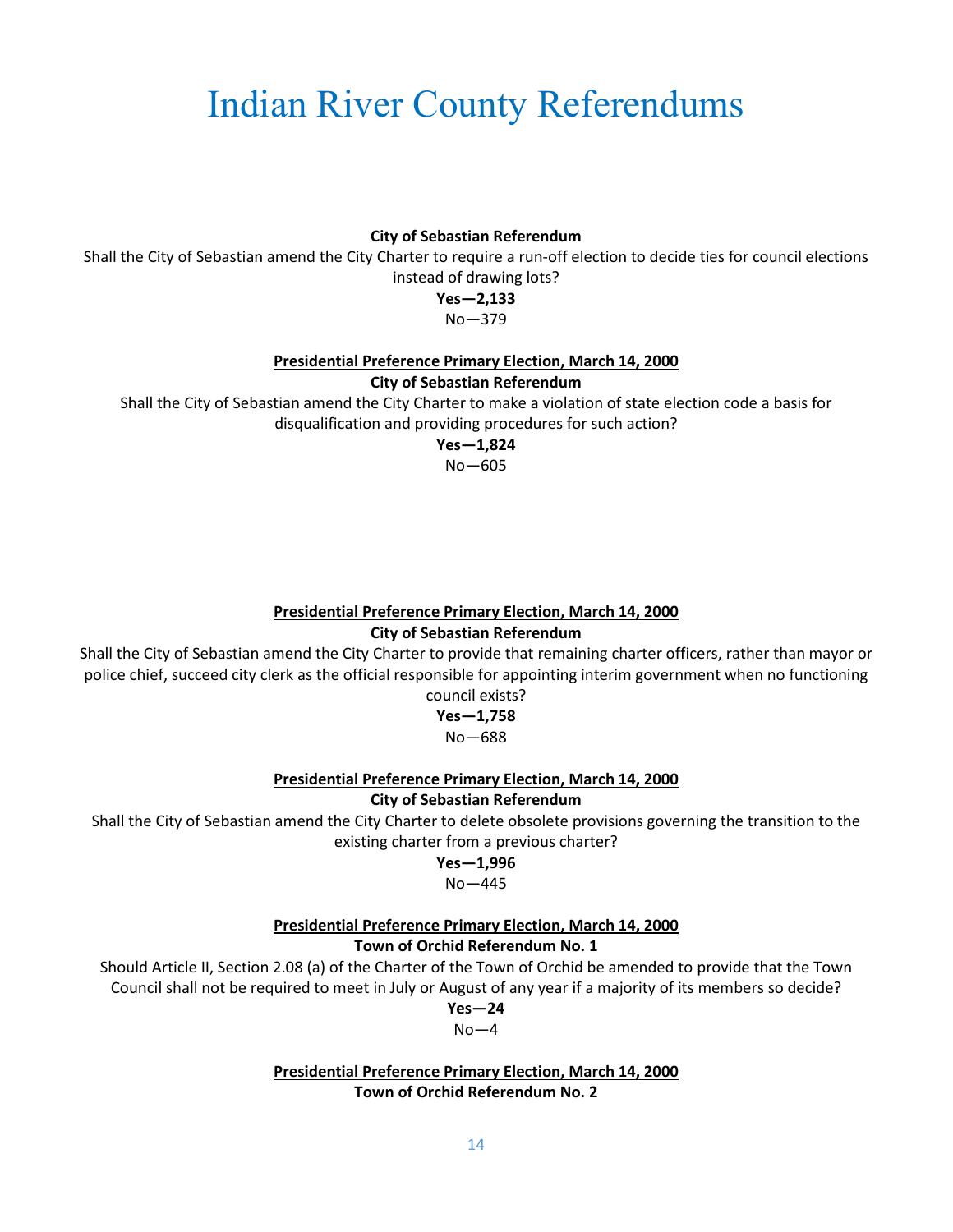Should Article II, Section 2.08 of the Charter of the Town of Orchid be amended by the addition of Section 2.08 (e) to provide that a council member may attend a council meeting by telephone conferencing or other appropriate

technology? **Yes—20**  No—8

## **General Election, March 9, 1999**

**Referendum No. 1: Providing for the Periodic Appointment of a Committee to Review the City Charter**

Shall the City of Sebastian amend the City Charter to provide that a Charter Review Committee be appointed by the City Council every seven years to review the City Charter and to make recommendations to the City Council that proposed amendments be submitted to the voters for adoption?

> **Yes—2,037** No—363

## **General Election, March 9, 1999**

## **Referendum No. 2: Providing Procedures to Resolve Ties in Elections for Office**

Shall the City of Sebastian amend the City Charter to provide that in the event two or more candidates for the same office receive the same number of votes, the question shall be decided by lot?

> **Yes—1,521** No—860

**Municipal Election, March 11, 1997 City of Sebastian**

Referendum No. 2: Extending Maximum Allowable Term Leases of Airport Land from 20 to 40 Years Shall the City of Sebastian amend the City Charter to extend the maximum allowable lease term for airport property from 20 years to 40 years?

> Yes—942 **No—1,379**

## **General Election, November 5, 1996**

### **Tax Exemption Referendum**

Shall the Board of County Commissioners of Indian River County be authorized, pursuant to Article VII, Section 3 of the State Constitution, to grant limited property tax exemptions to new industrial businesses, new corporate offices, and expansions of existing industrial businesses?

> Yes—16,273 **No—17,946**

### **Presidential Preference Primary Election, March 12, 1996**

**Referendum No. 3 Appointment of City Clerk by City Manager**

Shall the City of Sebastian amend the City Charter to provide that the city manager has the authority to appoint the city clerk and the authority to remove the city clerk with the consent of the city council, and that the city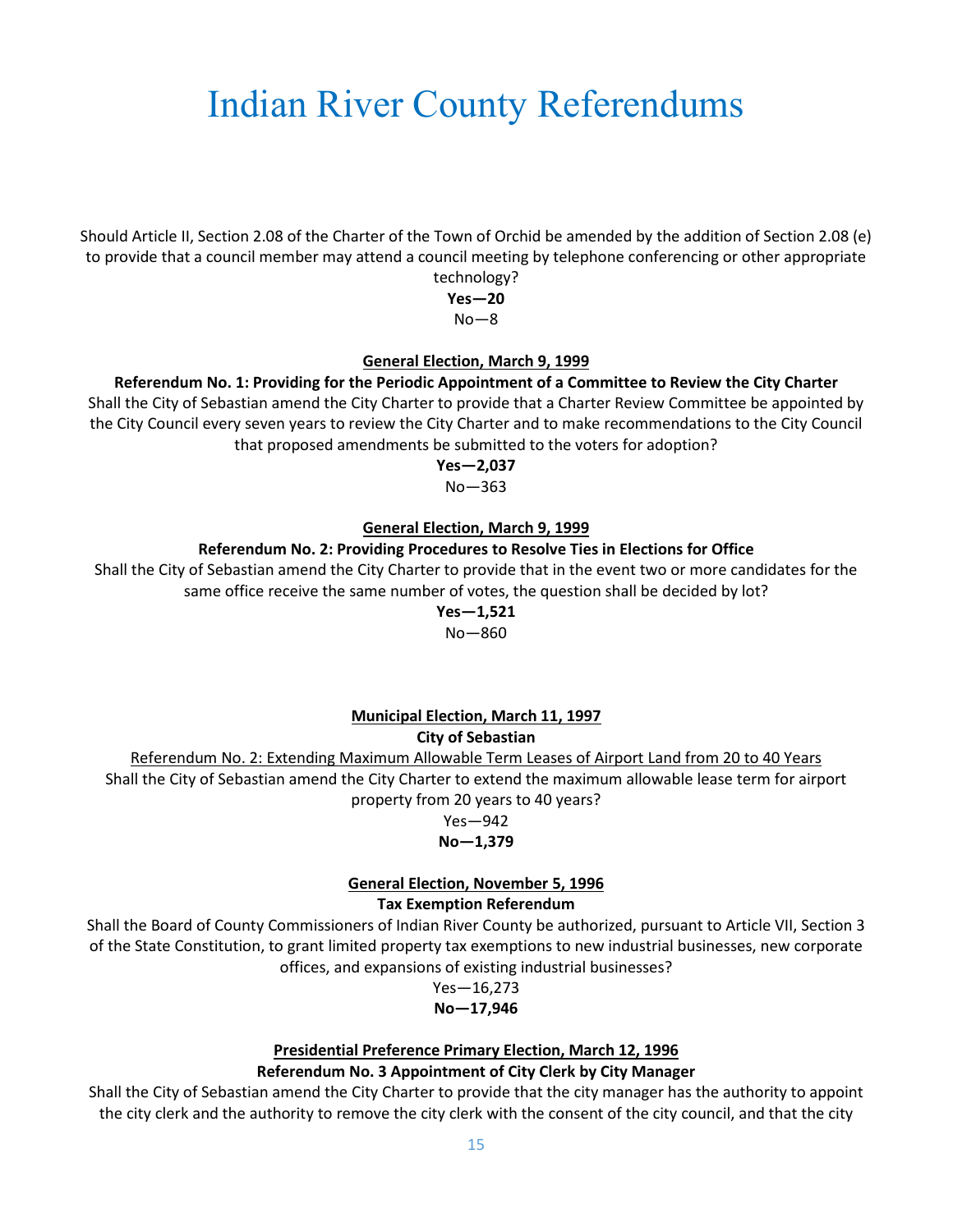manager shall have the authority to appoint the city election canvassing board, and to conform remaining provisions with the amendments?

> Yes—918 **No—2,410**

## **Presidential Preference Primary Election, March 12, 1996**

**Referendum No. 4 Extending Maximum Allowable Term Leases of Airport Land to 50 Years**

Shall the City of Sebastian amend the City Charter to extend the maximum allowable lease term for airport property from 20 years to 40 years?

Yes—939

**No—2,309**

### **Presidential Preference Primary Election, March 12, 1996**

#### **Referendum No. 5 Providing Procedures to Resolve Ties in Elections for Office**

Shall the City of Sebastian amend the City Charter to provide that in the even two or more candidates for the same office receive the same number of votes, the question shall be decided by lot?

Yes—945

**No—2,363**

## **Fellsmere and Sebastian General Elections, March 14, 1995 Referendum No. 1: Street Paving and Drainage Project**

Shall the City of Fellsmere pave all city streets and improve drainage throughout the City by borrowing approximately \$5,000,000.00 through a 40-year assessment revenue bond, to be paid back by a special assessment every year for 40 years of approximately \$1.00 per front foot for each lot in the City? (By way of example only, a lot with 75 feet of road frontage would pay approximately \$75.00 per year as a street/drainage

assessment.) Yes—68 **No—143** 

## **General Election, March 8, 1994**

## **Referendum No. 1: Amending City Charter to delete provisions interfering with implementation of Sebastian Municipal Airport Master Plan**

Shall the City of Sebastian amend Section 1.02 of the City Charter by deleting the second full paragraph of Paragraph (7), deleting Subparagraphs (7.1), (7.2), (7.3), (7.4), (7.5) and (7.6) in their entireties, and deleting the second full paragraph of Paragraph (10), to facilitate the implementation of the Master Plan for the Sebastian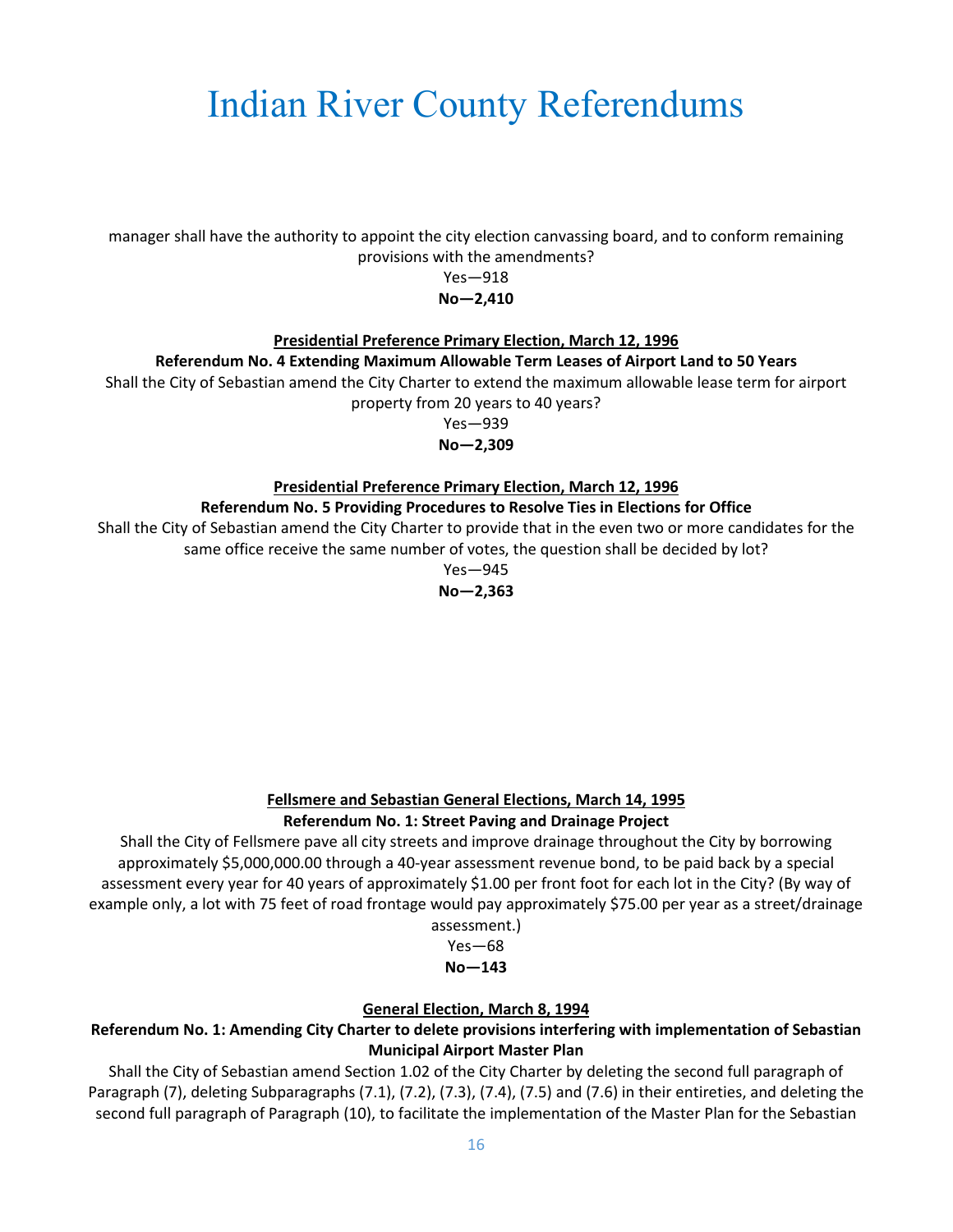Municipal Airport by removing provisions of the City Charter that are in conflict with the provisions of the Master

Plan? **Yes—1,770** No—1,079

## **Special Election, April 13, 1993**

## **Referendum**

Shall the Board of County Commissioners of Indian River County be authorized, pursuant to S. 3, Art. VII of the State Constitution, to grant property tax exemptions to new businesses and expansions of existing businesses?

Yes—12,076 **No—13,286**

## **General Election, March 9, 1993**

## **Referendum No. 1: Amending City Charter to make corrections and clarify existing provisions.** Shall the City of Sebastian amend Sections 2.05, 2.08, 2.12, 3.01, 3.03, 3.08 and 5.01 of the City Charter to make

corrections in and to provide clarification of, existing provisions regarding council salaries, filling council vacancies, manner of voting, establishing departments, removal of charter officers, police officers right to bear arms and

severability? **Yes—1,443** No—492

## **General Election, March 9, 1993**

**Referendum No. 2: Amending the City Charter regarding terms and the election of Mayor and vice-mayor.** Shall the City of Sebastian amend the City Charter to eliminate separate elections for Mayor and provide for the election of Mayor from among the City Council members commencing in March, 1994, to provide for annual terms for the Mayor and vice-mayor, and to conform remaining provisions with these amendments?

## **Yes—1,010**

## No—959

## **General Election, March 9, 1993**

## **Referendum No. 3: Amending Article IV of the City Charter regarding municipal elections, ballots and canvassing board.**

Shall the City of Sebastian amend the City Charter to update the City Charter to remove current provisions that are governed by the laws of the State of Florida or are Inconsistent with other provisions contained in the City Charter, and to establish procedures for convening a City Canvassing Board and recording the results of the

Board?

**Yes—1,411** No—550

## **General Election, November 3, 1992 Bond Referendum**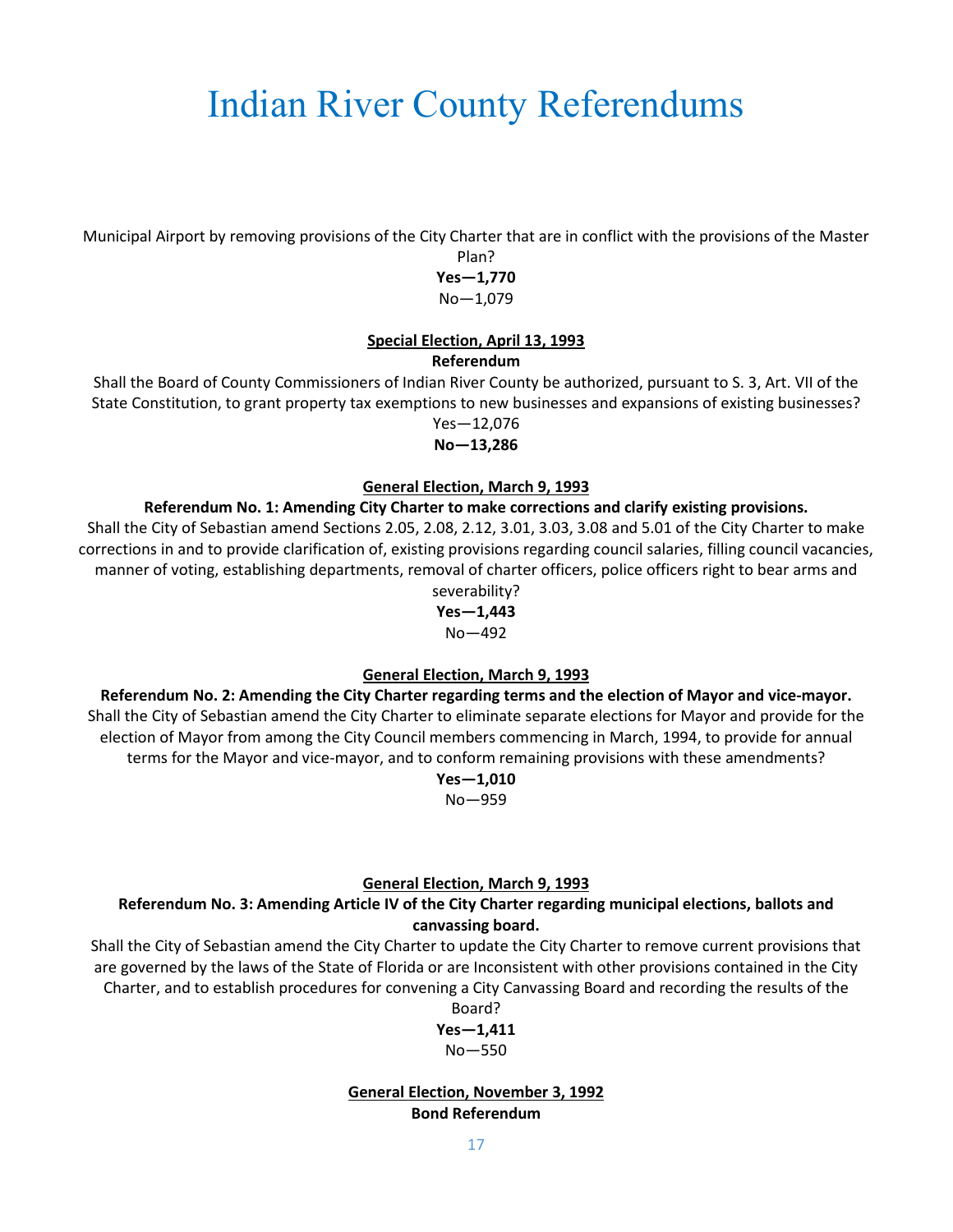## Environmental/Natural Lands Acquisition

Shall Indian River County be authorized to acquire environmentally significant land to protect water quality, open spaces, and wildlife habitat, by issuing general obligation bonds not exceeding &26,000.00 to be repaid in not-toexceed 15 years and structured so that at the time of issuance the rate necessary to fund the maximum annual payments on the bonds shall not exceed ½ mill?

## **For the bonds—16,781**

Against the bonds—15,100

#### **Presidential Preference Primary, March 10, 1992 Town of Indian River Shores**

## Referendum Requirement Regarding State Road A1A

The Town Council shall not approve or undertake any project to add one or more additional driving lanes to State Road A1A without first submitting the project to the electors of the Town for approval by a majority of those voting at a General Election or at a Special Election called for such purpose. If the project is not approved by a majority of those voting, then the Town Council shall not proceed to adopt or otherwise approve such project.

## **Yes—1,111**

No—136

## **Presidential Preference Primary, March 10, 1992**

## **Town of Indian River Shores**

Shall the Town Charter be amended to include the following:

"No member of the Town Council shall be eligible for re-election to the Council who will have served eight or more consecutive years as a Council member at the expiration of his then current term."

## **Yes—1,156**

No—85

## **Presidential Preference Primary, March 10, 1992**

## **City of Sebastian**

## Referendum No. 1: Amending City Charter to provide for gender-neutral titles.

Shall the City of Sebastian amend the City Charter to provide that throughout the Charter the term "councilmen" shall be changed to "council members", the term "councilman" shall be changed to "council member", and the term "council" shall be changed to "City Council"?

**Yes—2,021**

No—1,218

### **Presidential Preference Primary, March 10, 1992**

**City of Sebastian**

Referendum No. 2: Amending City Charter regarding powers of Mayor and Manager; filling vacancies; calling meetings; establishing Committees.

Shall the City of Sebastian amend the City Charter to allow the Mayor to sign all official documents for the City; establish procedures for filling vacancies on City Council; require City Council meetings to be established by resolution; require City Council meetings to be public, except as authorized by law; authorize appointment of standing committees; authorize City Manager to sign all official documents as authorized by City Council or law?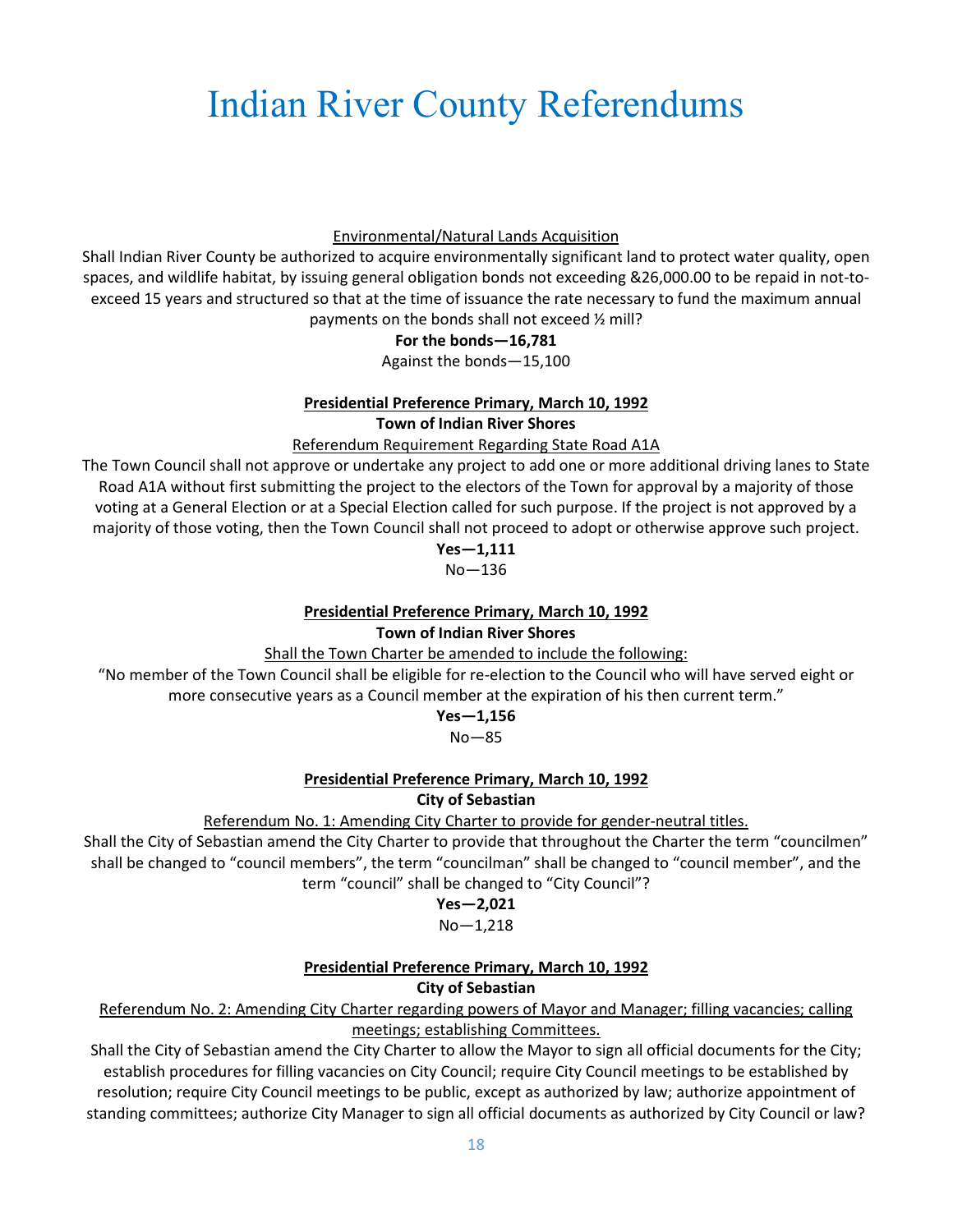**Yes—1,946** No—1,248

## **Presidential Preference Primary, March 10, 1992**

**City of Sebastian**

Referendum No. 4: Determining support for the twin pairs concept for County Road 512.

Should the Board of County Commissioners for Indian River County, Florida, proceed with the construction of a twin pairs concept for the eastern portion of County Road 512?

**Yes—1,827**

No—1,418

## **First Primary, September 1, 1992**

### **City of Fellsmere, Special Referendum**

Whether the City of Fellsmere shall continue to undertake, approve and complete the Fellsmere/ Farmers Home Administration Municipal Water System Project.

**Yes—146** 

No—113

#### **Special Election, January 14, 1992**

### **Referendum No. 1**

Shall the City of Fellsmere, FL adopt an amendment to the Charter, so it shall no longer be required to hold a Special Election to fill a vacant council seat when the unexpired term is more than twelve (12) months, and as an alternative allow the mayor and city council to appoint a successor.

Yes—no results on record

No—no results on record

## **Special Election, January 14, 1992**

### **Referendum No. 2**

Shall the City of Fellsmere, Florida adopt an amendment to the Charter, so it shall no longer be required to hold a Special Election to fill the vacancy of the mayor when the unexpired term is more than twelve (12) months, and as an alternative allow the council, by unanimous vote, to appoint a successor.

Yes—no results on record

No—no results on record

## **Mail Ballot, November 5, 1991 Referendum**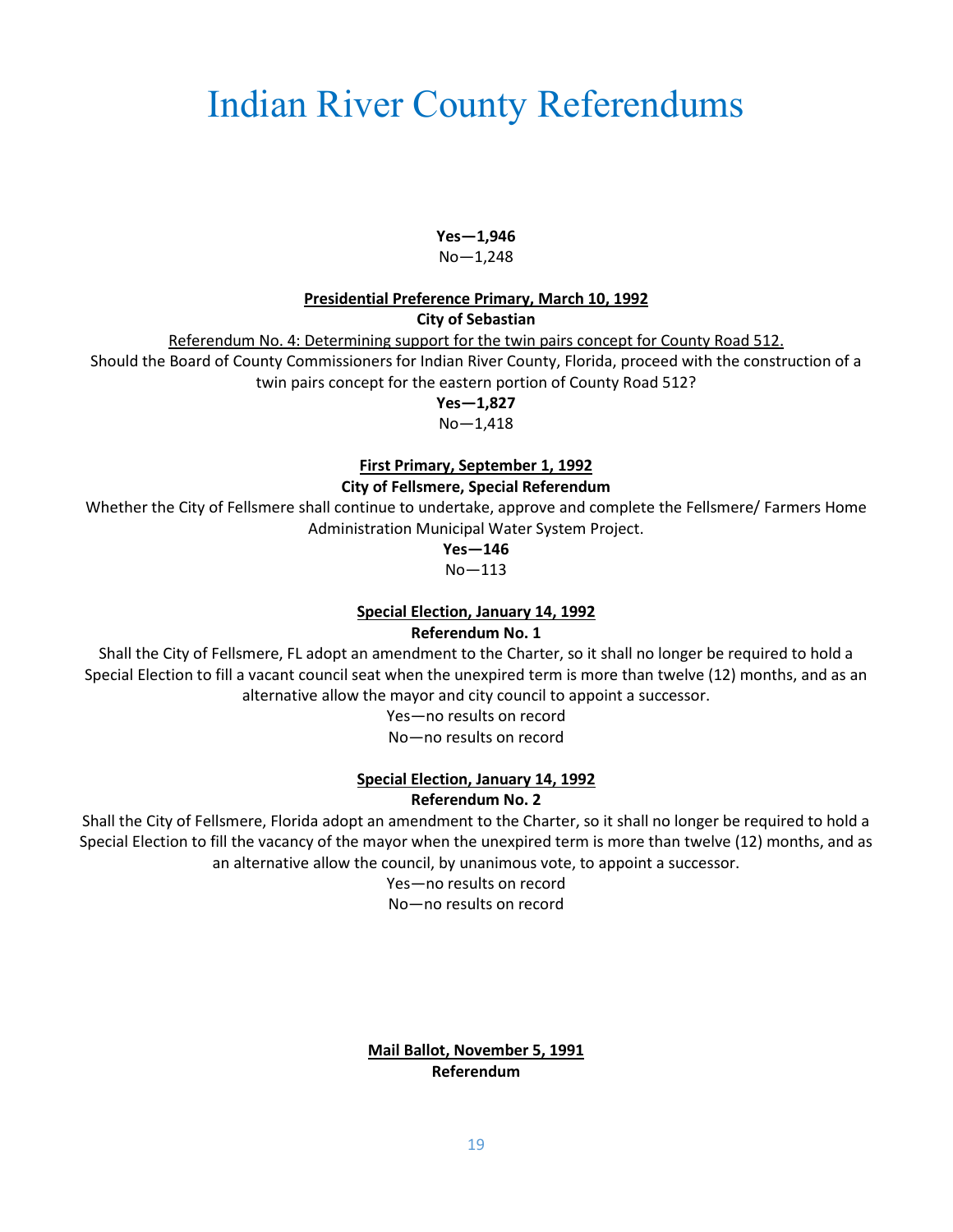Shall the Indian River Mosquito Control District boundaries be enlarged to include the Town of Fellsmere, Vero Lake Estates subdivisions, and adjacent areas with the ability to impose an ad valorem tax of not-to-exceed ten mills on the properties so included, all for the purposes for which the District was established?

**Yes—392** 

No—87

### **Special General Election, March 12, 1991**

Shall the North, West, and South Indian River County Fire Districts and the County Emergency Medical Services Division be consolidated into a new Emergency Services District, being a dependent special taxing district of the Board of County Commissioners, composed of all Indian River County except for the Town of Indian River Shores and with an authorized ad for the Town of Indian River Shoes and with an authorized ad valorem taxing power of not-to-exceed three and one-half mills?

> **For—8,396**  Against—1,799

#### **Special General Election, March 12, 1991**

Shall the annual ad valorem property tax authorized to be levied by the North Indian River County Fire District be increased from one mill to not-to-exceed three mills, effective October 1, 1991, so that expanded and improved fire, rescue, and other emergency services can be provided equal to that provided in the other two fire districts?

**For—1,245** 

Against—1,163

### **General Election, November 6, 1990**

Shall the School District issue \$45,200,000 bonds, bearing interest at a legal rate, maturing within 20 years, secured by the fill faith, credit and taxing power of the District, to finance the cost of; north county high school; improving and remodeling elementary, middle, and Wabasso schools; sites for south county middle and high schools; and connecting several schools to water and sewer systems.

## **For bonds—22,579**

Against bonds—8,478

#### **General Election, November 6, 1990**

Shall the School District issue \$16,200,000 bonds, bearing interest at a legal rate, maturing within 20 years, secured by the full faith, credit and taxing power of the District, to finance the cost of; south county middle

school.

**For bonds—19,770**

Against bonds—10,847

### **Municipal Election, March 13, 1990**

### **City of Vero Beach**

Shall the City Charter be amended so that the existing building height limitations and density levels in the Zoning Ordinance shall not be increased without the approval of the City electors at a referendum proposing a building height or density level increase?

**Yes—3,180**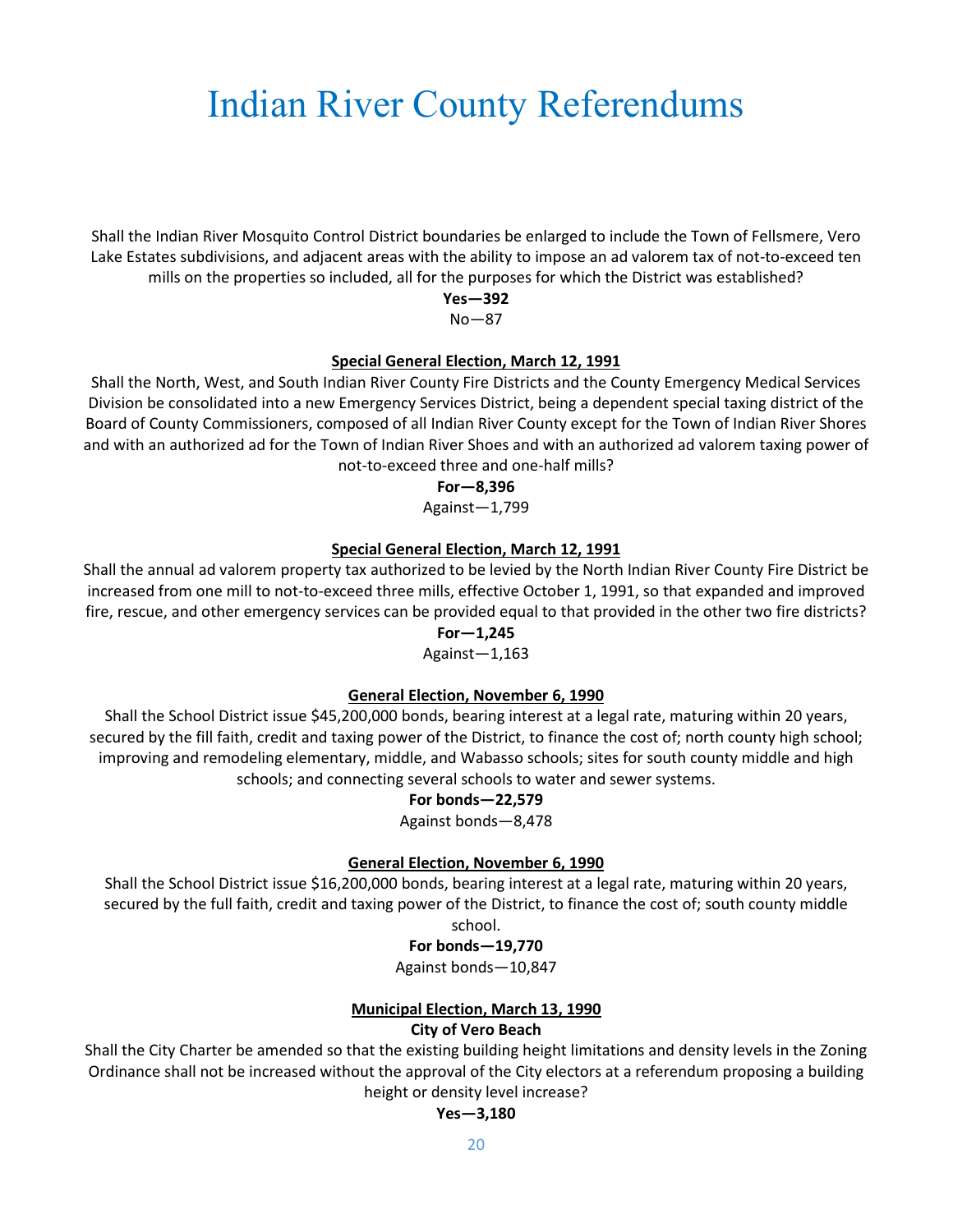#### No—1,059

## **Municipal Election, March 13, 1990**

**City of Vero Beach**

Shall the City participate in a Beach Erosion Control Project which is environmentally acceptable involving a combination of sand renourishment and a Sta-Beach, or equivalent, dewatering system. The length of the project shall be such as to achieve a positive benefit/cost ratio, as recommended by the federal government; provided, however the project shall not exceed 9,600 feet.

Yes—1,685

## **No—2,574**

#### **Municipal Election, March 13, 1990**

### **City of Vero Beach**

Shall the City Charter be amended so that the term of office for City Councilmen be extended from two (2) years to four (4) years except for the 1991 election which shall be for a 3-year term so as to phase in the election on every other year basis?

Yes—635

**No—3,603**

#### **Municipal Election, March 13, 1990**

#### **Town of Orchid**

Major Charter Amendment Resulting in New Charter for the Town of Orchid to reflect the 1968 Florida Constitution as amended and the Municipal Home Rule Powers Act of 1973 (Charter 166, F.S.) providing for the Council-Manager form of Government, providing for the Town of Council, Charter officers, Elections, General Provisions, and Transition Schedule.

### **For new Charter—5**

Against new Charter—0

#### **Bond Referendum, November 7, 1989**

#### **Indian River County**

Shall Indian River County be authorized to issue general obligation bonds or notes of the county in an amount not exceeding \$2,900,000.00 for the purchase of the McKee Jungle Gardens, of approximately 19 acres, and 3 nearby wetland parcels, of approximately 81 acres, with any such bonds or notes to be repaid from ad valorem taxes within one year at an interest rate not exceeding the legal rate?

For—5,586

**Against—6,781**

#### **Special General Election, March 14, 1989**

#### **Indian River County**

Shall Indian River County adopt a one-cent sales tax for 15 years to be used for funding construction of needed county facilities, and health buildings, and for other capital projects, including land acquisition, drainage, and roads, with all such projects qualifying as infrastructure, pursuant to chapter 212.055, Florida statues, and with the list of projects to be funded by these revenues approved at a public hearing?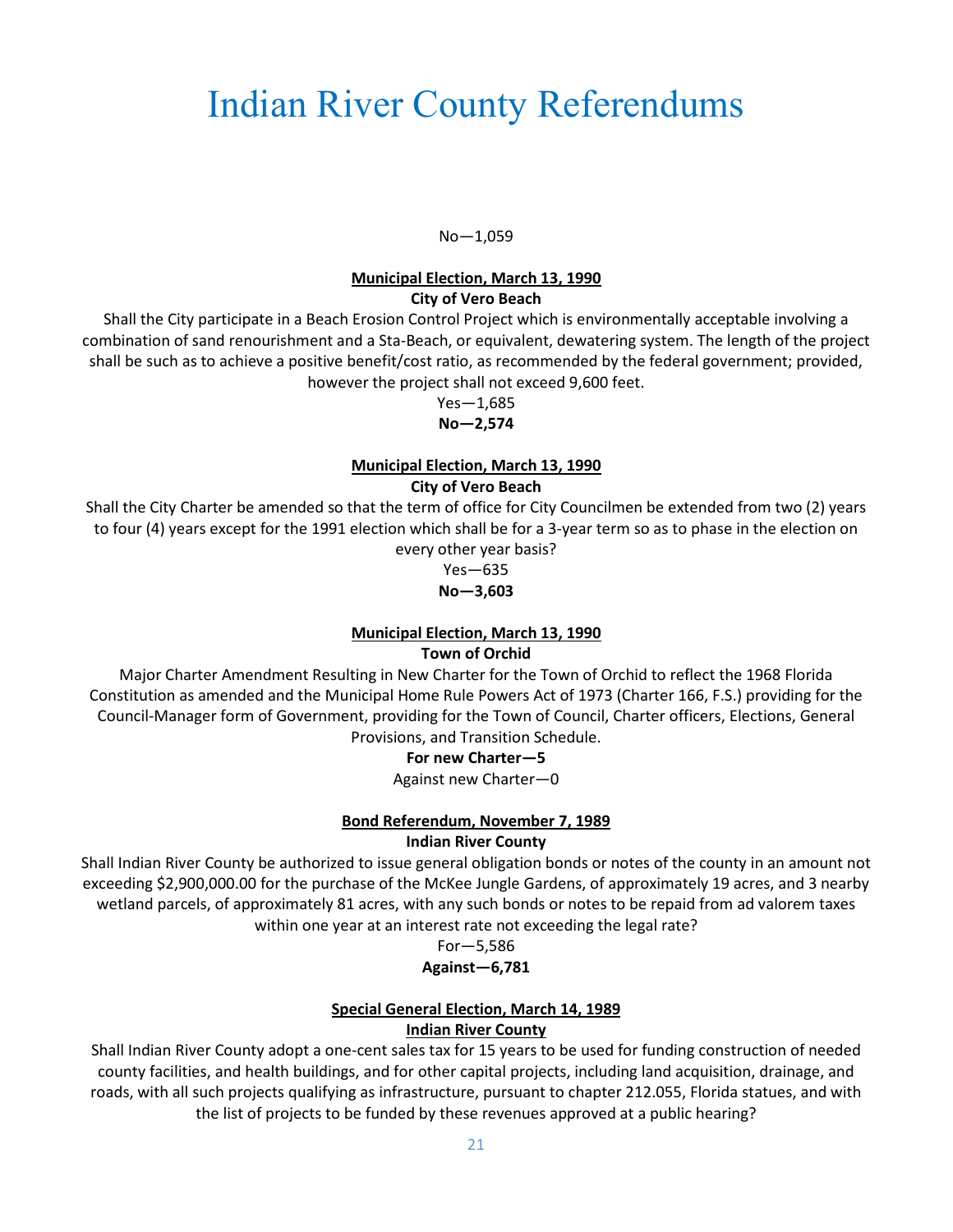**For—7,826** Against—5,285

## **Special General Election, March 14, 1989 City of Sebastian**

Referendum No. 1: Adopting a revision to the City Charter

Shall the City of Sebastian adopt revisions to the city charter to provide, among other things, that the city manager shall be the chief administrative officer; that the police chief shall be appointed by the city manager; that council members shall not dictate the appointment or removal of any city employee other than charter officers; that the city manager, city clerk and city attorney are charter officers who may be removed for cause?

**Yes—1,897**

No—667

## **Special General Election, March 14, 1989**

### **City of Sebastian**

Referendum No. 2: Adopting a revision to the City Charter

Shall the City of Sebastian adopt a revision to current Section 4.14 to provide, among other things, for the deletion of the requirement of run-off elections where no candidate for mayor or councilmen has received a majority of the votes cast for such office; to provide that in all general or special elections, the candidate receiving the highest vote in each of the offices of mayor or councilmen to be filled, shall be elected?

## **Yes—1,826**

No—463

## **Special General Election, March 14, 1989 City of Sebastian**

### Referendum No. 3: Adopting a revision to the City Charter

Maintenance of local control of Sebastian Airport: limiting taxation, noise, growth, federal or state interference. Shall the City Charter be amended to require for Sebastian Municipal Airport that voter approval must be given before strengthening or improving any runway, except to maintain good repair; that user charges provide the exclusive financial support; that no debt shall be incurred nor special tax or assessment imposed; that Municipal Golf Course revenues beyond those presently required not be expended; and, that noise restrictions and landing fees shall be imposed?

**Yes—1,528**  No—1,110

**Special General Election, March 14, 1989 City of Fellsmere** Referendum No. 1: Adopting a Revised City Charter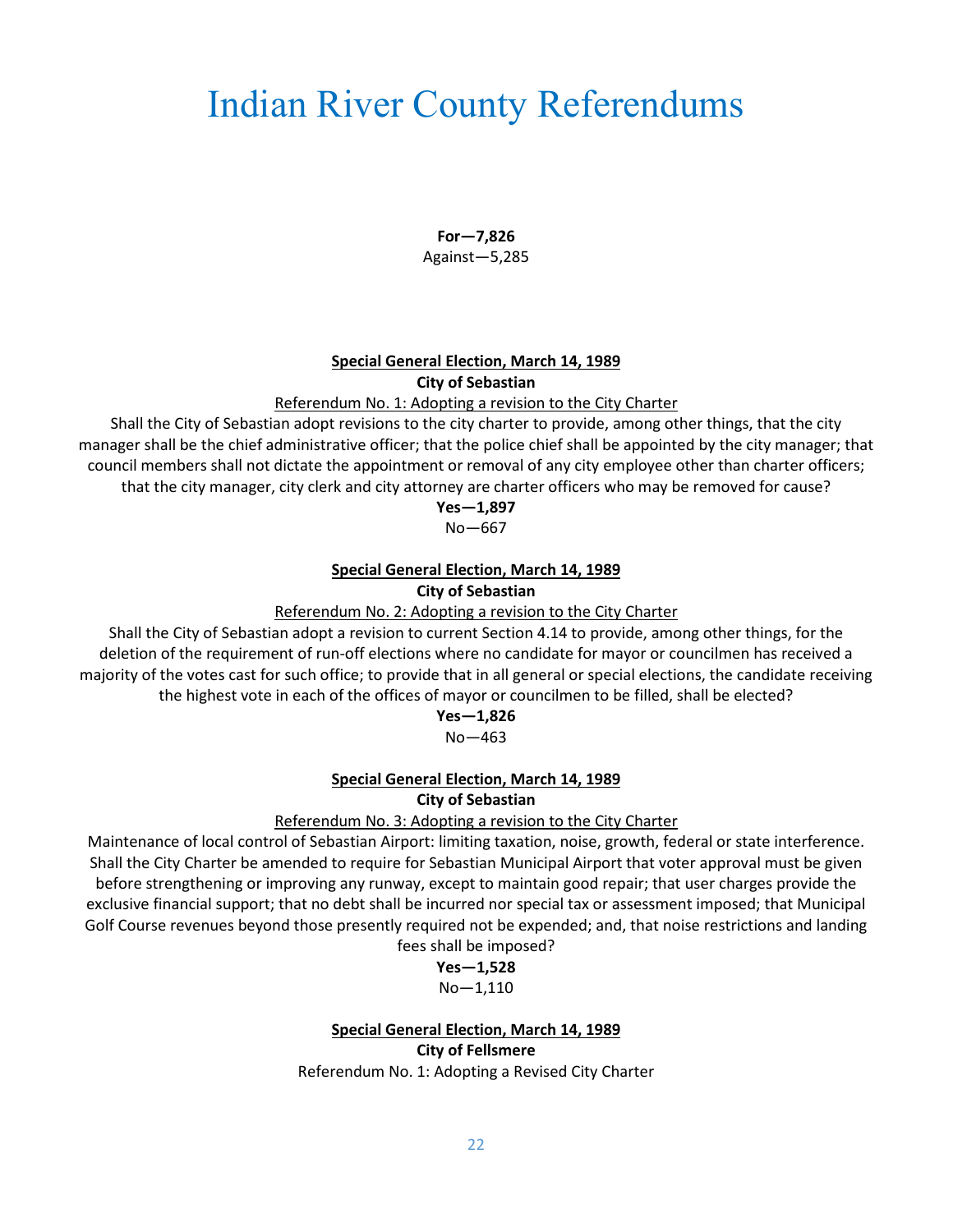The City of Fellsmere, Florida, shall adopt a revised Charter, which Charter implements current requirements of the general laws of the State of Florida for administration of municipal governments and deletes some provision of the existing Charter that have been superseded by changes in law.

**Yes—235** 

No—63

### **Special General Election, March 14, 1989**

#### **City of Vero Beach**

Shall the Vero Beach City Charter be amended so that all beach restoration projects involving the expenditure of tax dollars must be approved by the voters at referendum elections?

**Yes—2,872** 

No—1,613

**Special General Election, March 14, 1989**

**City of Vero Beach**

Shall the City of Vero Beach, Florida participate in the U.S. Army Corps of Engineers beach restoration projects currently under consideration and study (Circa 1986-1992)? Said projects to be funded by Federal, State, and Local Taxes and assessment of beachfront property owners. Local tax share shall be about 3 percent of the total

cost of the project.

Yes—1,922 **No—2,565** 

## **General Election, March 8, 1988 City of Sebastian**

## Restrictions at Sebastian Municipal Airport

Shall the City Charter be amended so that Sebastian Municipal Airport capital projects specified in the proposed amendment must henceforth be approved by the voters at referendum elections before such projects can be

#### implemented? **For—2,120**

Against—652

### **General Election, March 8, 1988**

**City of Sebastian**

Increasing Salaries of Vice Mayor and Councilmen

Shall the City Charter be changed to increase the salaries of Vice Mayor and City Council Members?

For--626

**Against—2,019**

## **Special Election, May 24, 1988**

### **School District of Indian River County, Florida**

Shall there be issued not exceeding \$41,902,000 principal amount of General Obligation Bonds of the School District of Indian River County, Florida, for the purpose of financing the acquisition, construction, enlarging, or furnishing of, or other improvements to, buildings or school grounds in the District including: additions to Highlands Elementary School, South County Middle School, and North County High School, such Bonds to bear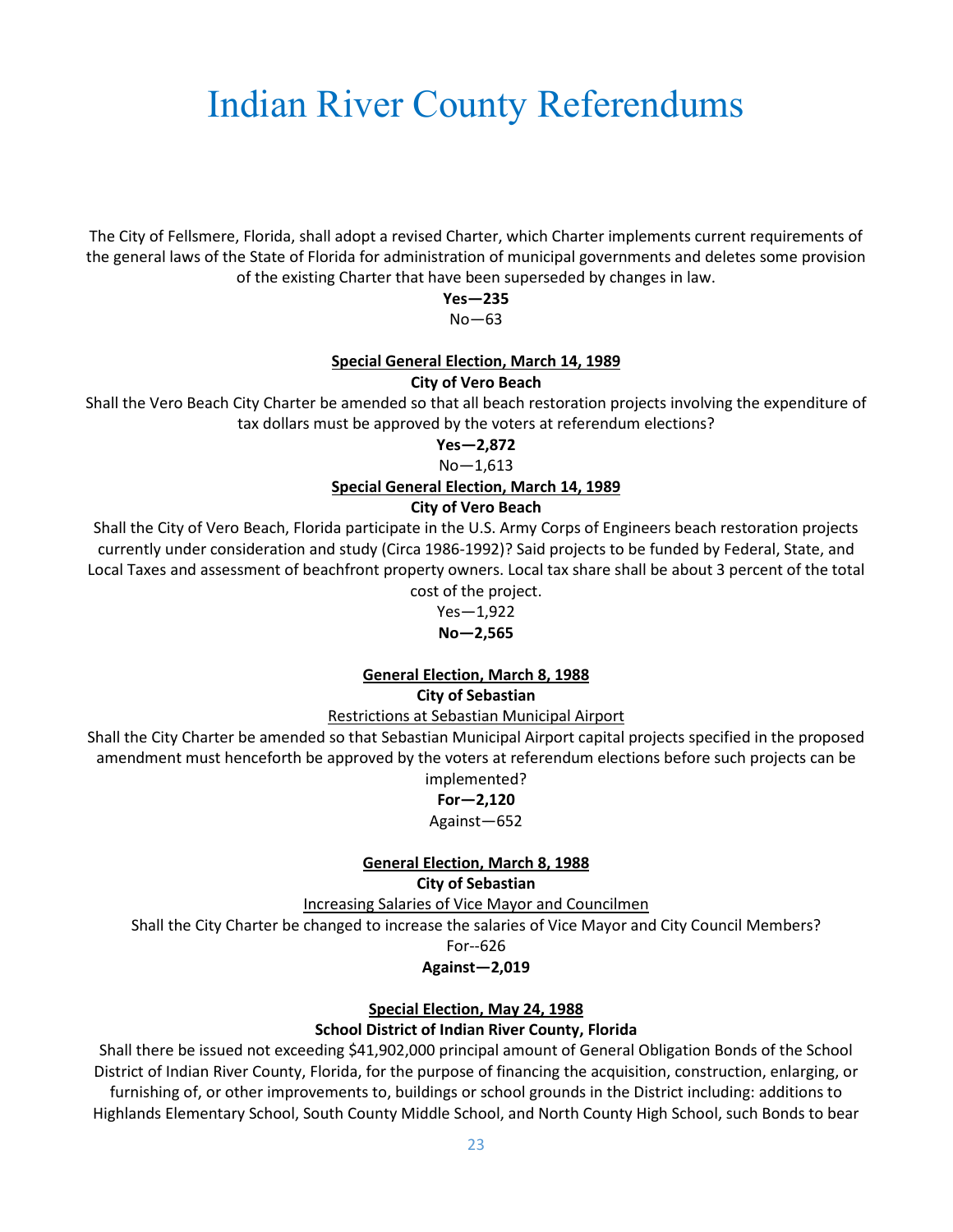interest at a rate not exceeding the maximum rate permitted by law, to mature not later than twenty (20) years from the date of issuance thereof, and to be secured by the full faith, credit and taxing power of the School District of Indian River County, Florida, as more specifically described and provided in a resolution of The School Board of Indian River County, adopted on March 8, 1988.

> For—2,589 **Against—8,429**

## **Special Election, May 24, 1988 School District of Indian River County, Florida** Millage Referendum

Should the Indian River County School Board be authorized to levy an additional one mill ad valorem tax for two years? The proposed two-year levy of one mill per year requested by the School Board is for the purpose of improving teachers' salaries. The funds would be utilized only for salaries and salary-related expenses for the instructional staff.

For—3,327

## **Against—7,550 Special Election, March 10, 1987**

## **Tourist Development Tax**

Shall there be a tourist Development Tax of 2% levied pursuant to Section 125.0104, Florida Statues?

**For—2,561** 

Against—1,865

## **Special Election, March 10, 1987**

## **North Indian River County Fire District**

Shall the authorized millage of the North Indian River County Fire District be increased from one-half mill to one mill per annum on each dollar value of taxable property within the District to cover the expenses of the District?

## **For—1,128**

Against—823

## **Special Election, March 10, 1987**

**City of Vero Beach**

Shall the City Charter be amended so that the term of office for City Councilmen be extended from two (2) years to four (4) years except for the 1988 election which shall be for a 3-year term so as to phase in the election on

every other year basis?

## Yes—539 **No—1,574**

## **Special Election, March 10, 1987**

## **City of Vero Beach Mayor Salary**

Shall the City Charter be amended so that the salary for the Mayor is increased from \$500 per month to \$800 per month and for all other City Councilmembers increased from \$400 per month to \$700 per month?

### Yes—1,415 **No—1,895**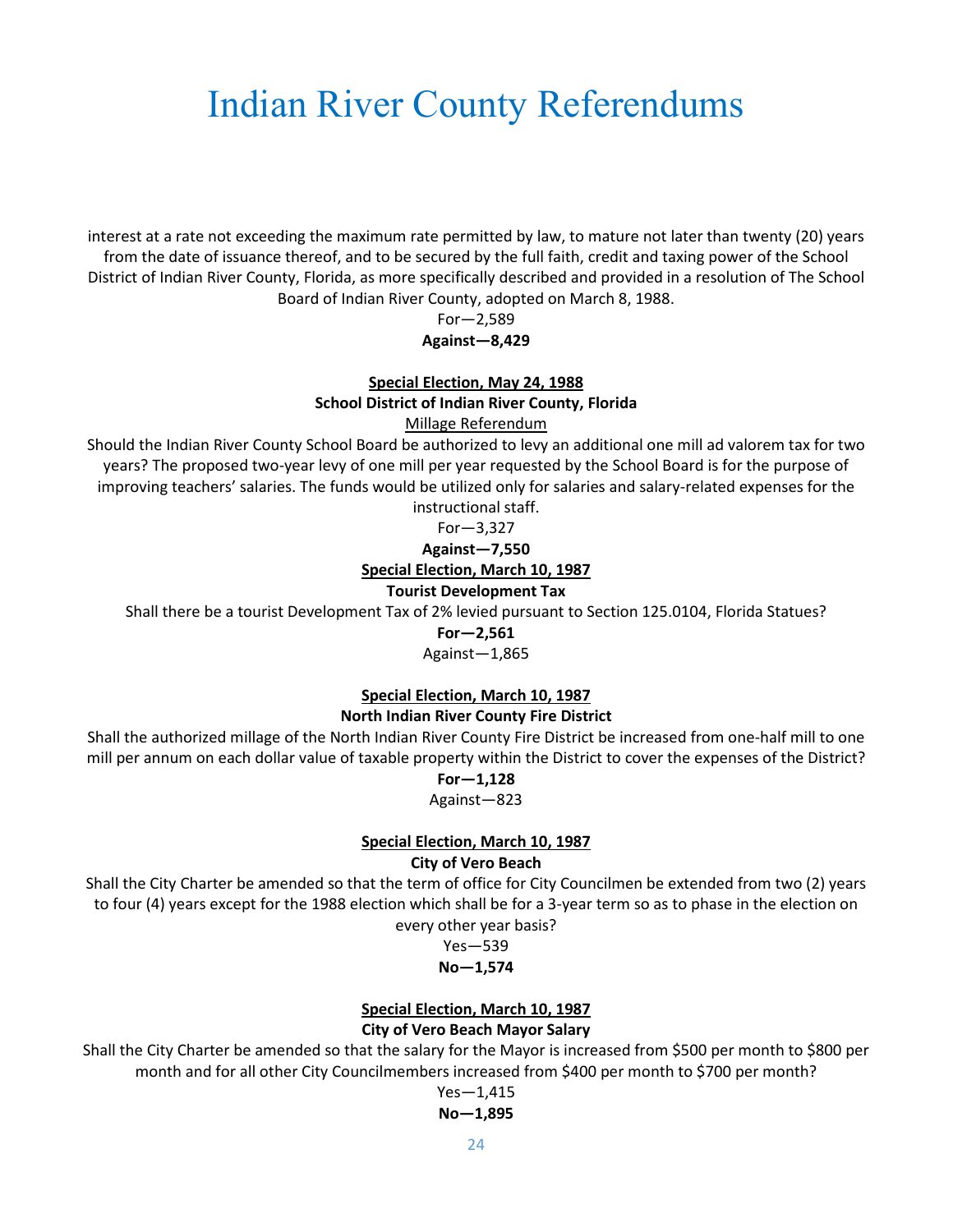## **Special Election, March 10, 1987**

**Non-Binding Referendum, No. 1**

Should the City permit within City limits new seawalls or similar structures to be erected along the beach?

## Yes—1,211 **No—1,989**

### **Special Election, March 10, 1987**

**Non-Binding Referendum, No. 2**

Should the City permit within City limits any structures including geotextile sand-filled containers to be used along

the beach? **Yes—1,737**

No—1,407

## **Special Election, March 10, 1987 City of Sebastian**

City Manager: Mayor's Salary Decrease

Shall Section 2.05 and Section 2.11 of the City Charter be changed, effective on Monday, March 14, 1988, to establish a City Manager form of Government and reduce the salary of the Mayor from \$19,500 to \$4,800 per year?

## **For—859**

Against—805

## **General Election November, 4, 1986**

**City of Sebastian Mayor's Salary**

Shall Section 2.05 of the City Charter be changed to increase the salary of the Mayor to \$19,500 per year?

**For—1,502**

Against—1,108

### **General Election November, 4, 1986**

### **City of Sebastian**

Shall the City Council borrow up to one million dollars to purchase 3.262 acres of land North of River View Park for five hundred thousand dollars; also to construct a new police station for approximately two hundred thousand dollars; also to purchase equipment for the Public Works Department at a total cost of approximately three hundred thousand dollars?

For Loan—1,211

## **Against Loan—1,297**